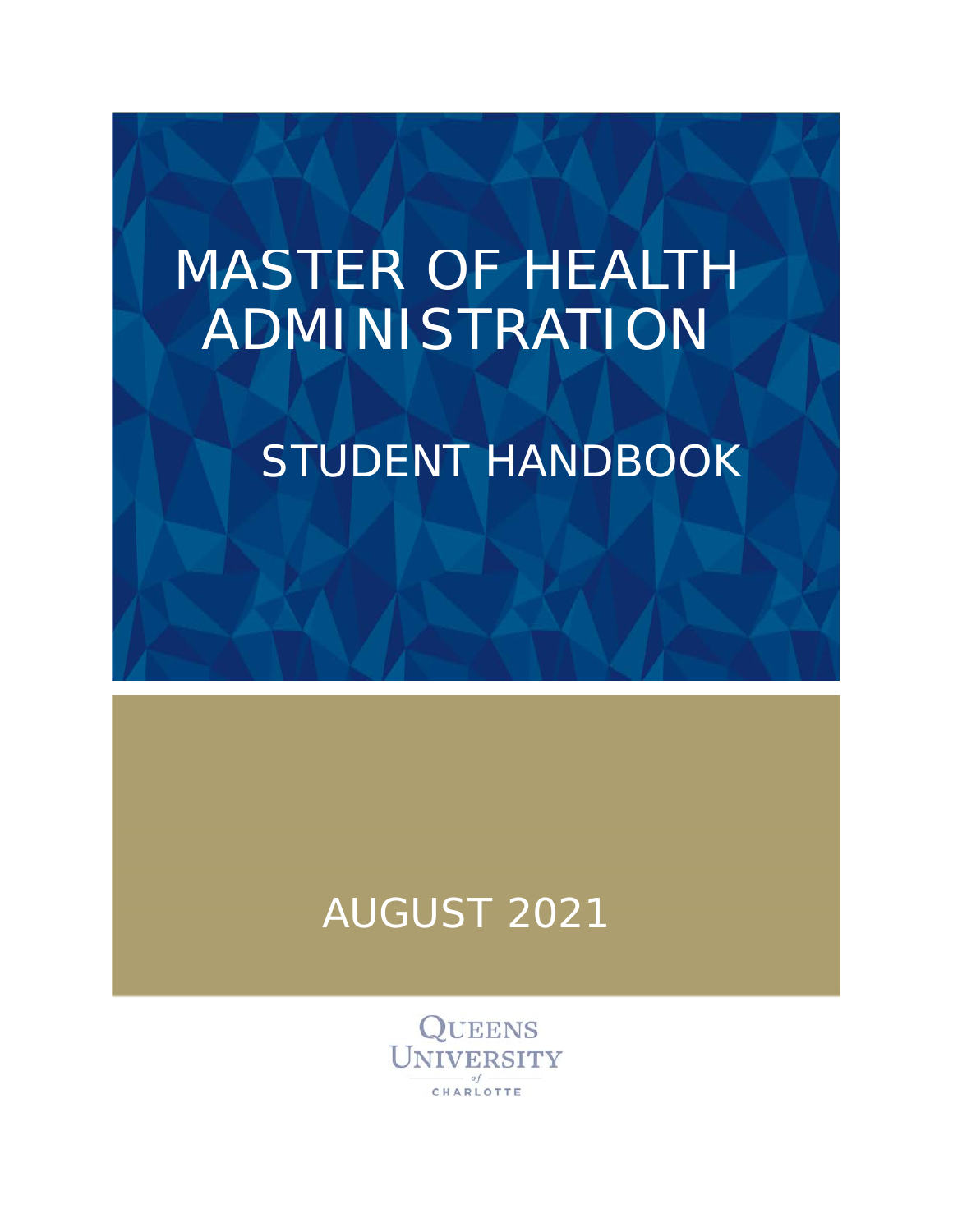

Approved July 22, 2021

Queens University of Charlotte 1900 Selwyn Avenue Charlotte, NC 28274 704-337-2200 [www.queens.edu](http://www.queens.edu/)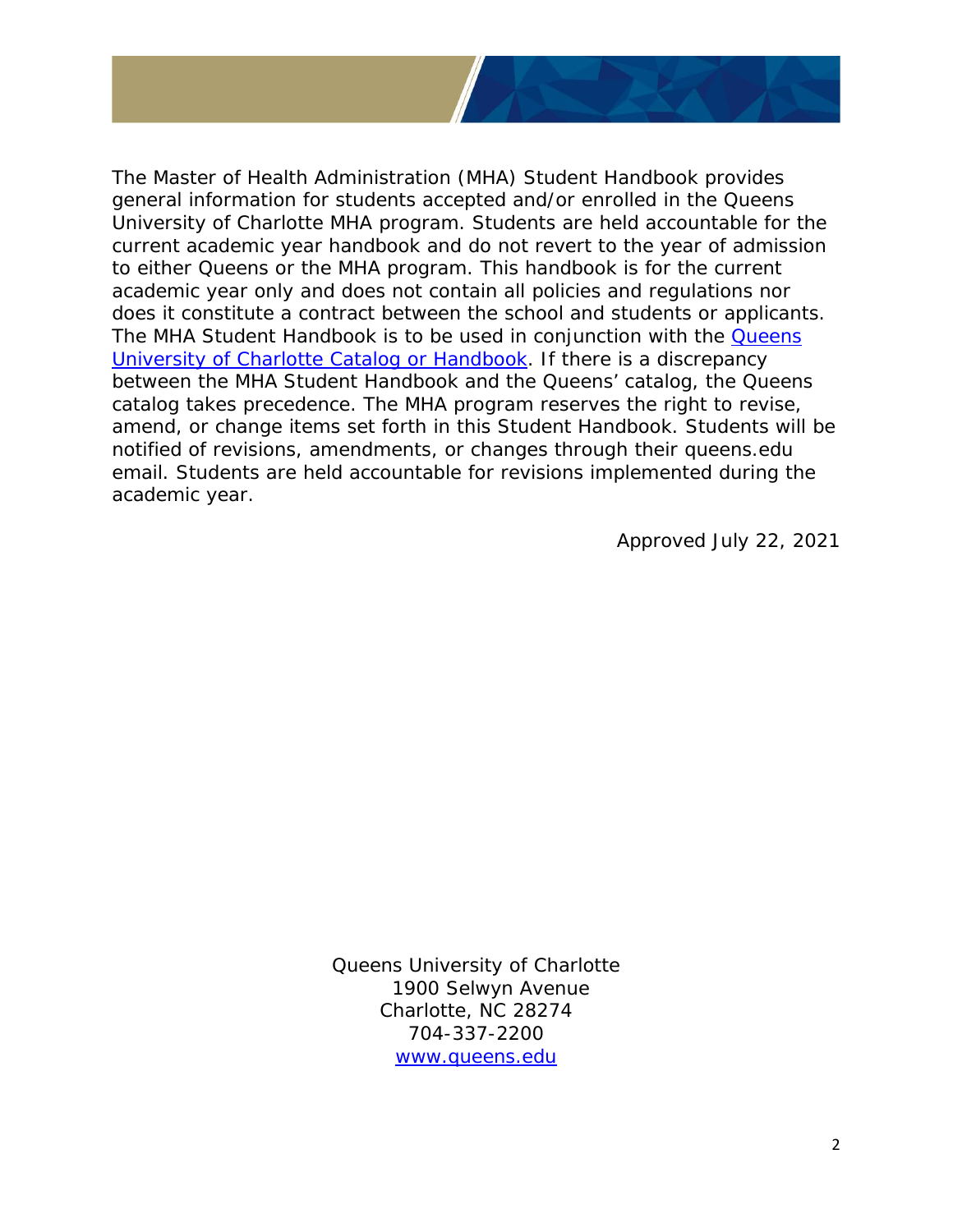

### Contents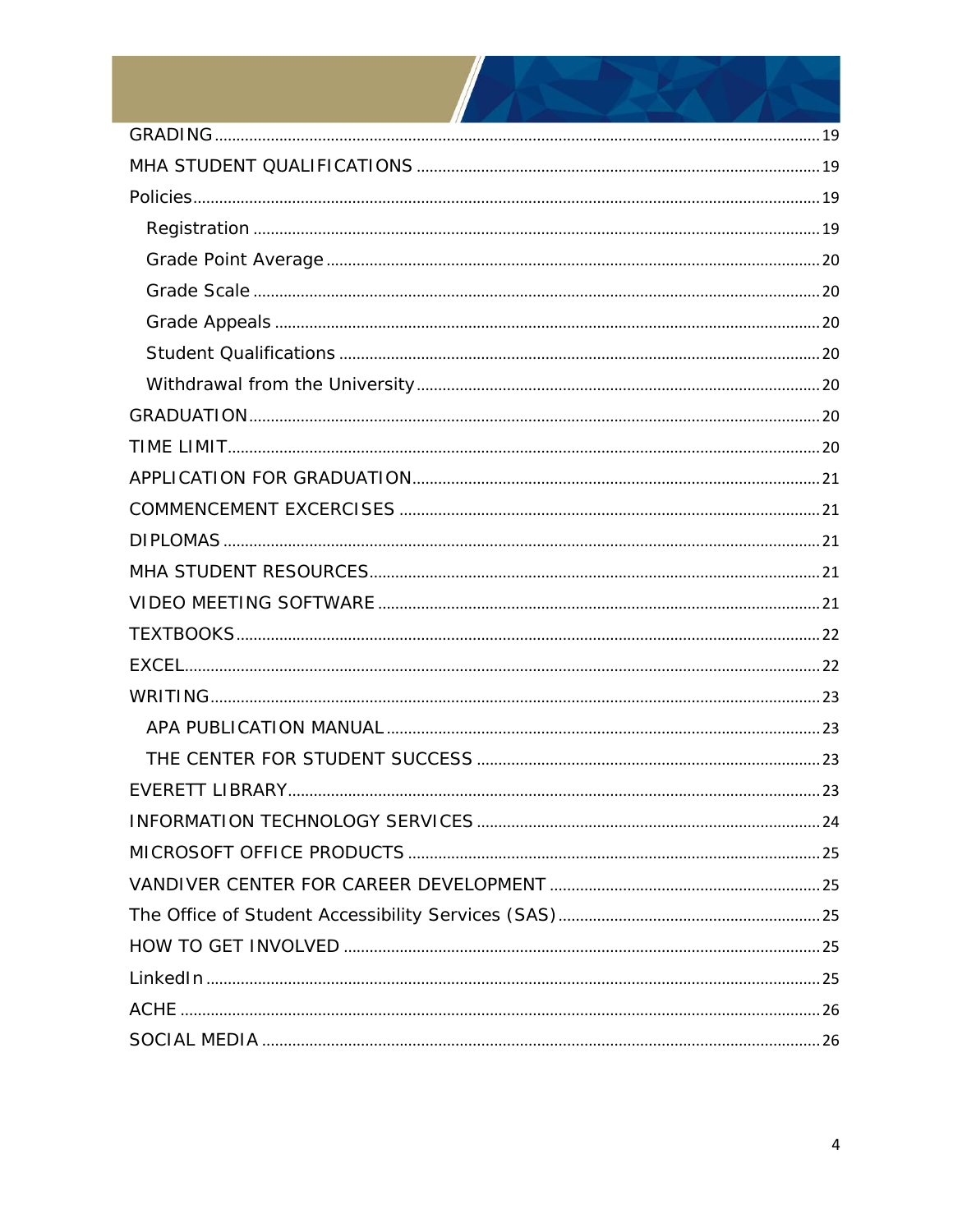

#### <span id="page-4-0"></span>**WELCOME AND BACKGROUND**

Welcome to the Blair College of Health at Queens University of Charlotte's Master of Health Administration program. We are happy to have you join us as you continue your engagement in lifelong learning.

This student handbook is meant to provide you with important and useful information about the university and MHA program. A variety of resources are provided to support you throughout your studies.

Sincerely,

Maureen Walsh Koricke, Ph.D. Director, Master of Health Administration Program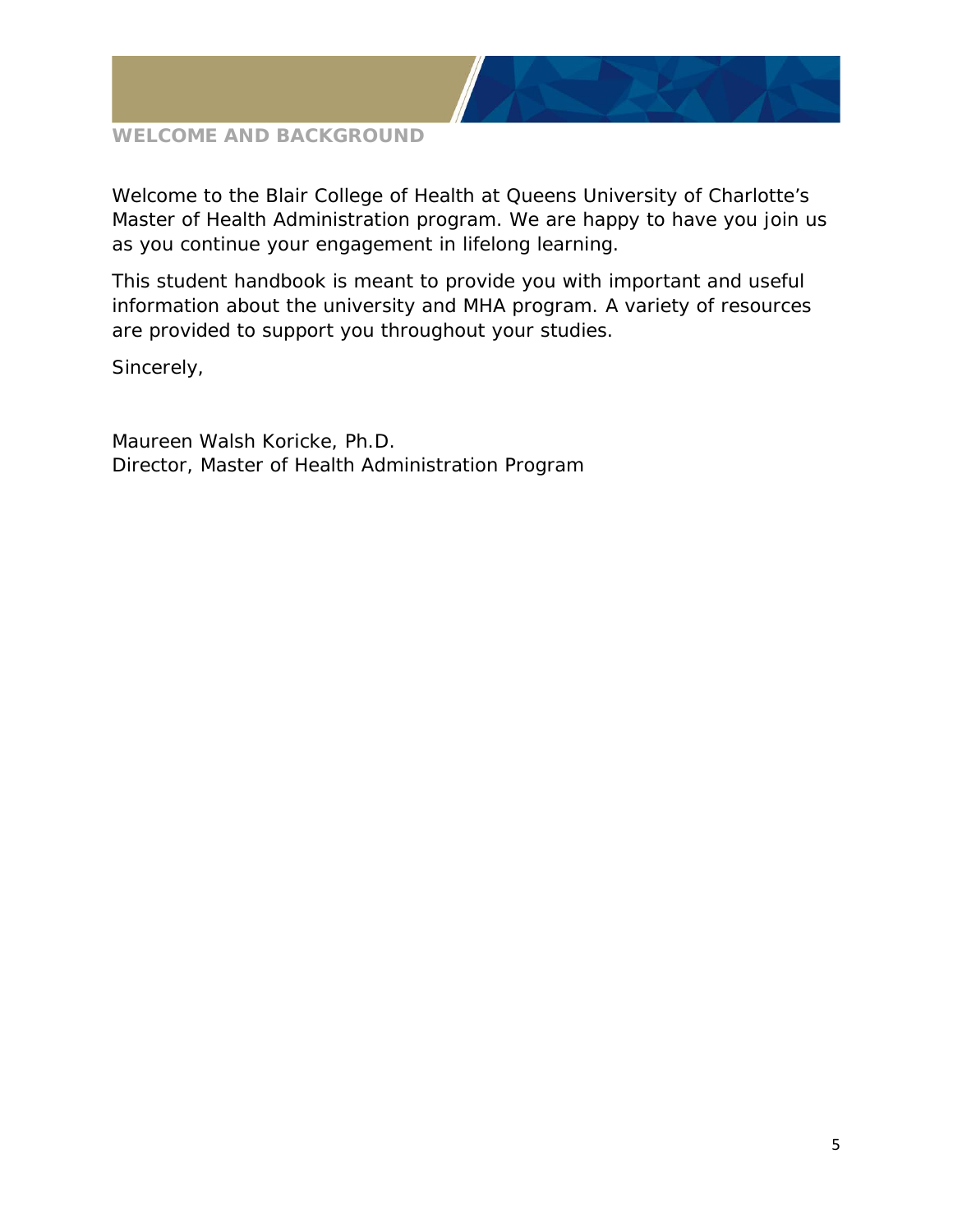

#### <span id="page-5-0"></span>**IMPORTANT CONTACTS**

<span id="page-5-1"></span>PROGRAM DIRECTOR / ACADEMIC ADVISOR Dr. Walsh Koricke [walshkorickem@queens.edu](mailto:walshkorickem@queens.edu) 704-337-2475

<span id="page-5-2"></span>STUDENT SERVICES ADVISOR Dominique Chauncey [chaunceyd@queens.edu](mailto:chaunceyd@queens.edu) 704-675-7615

<span id="page-5-3"></span>BOOKSTORE [bookstore@queens.edu](mailto:bookstore@queens.edu) 704-337-2413

#### <span id="page-5-4"></span>STUDENT FINANCIAL SERVICES

<https://www.queens.edu/admissions-aid/tuition-scholarship-aid/> 704-337-2225

#### <span id="page-5-5"></span>INFORMATION TECHNOLOGY SERVICES

<span id="page-5-6"></span>HELP DESK: For issues related to your queens.edu email, calendar, OneDrive document storage, etc. [helpdesk@queens.edu](mailto:helpdesk@queens.edu) 704-337-2323

<span id="page-5-7"></span>TECHNICAL SUPPORT: For issues related to anything within your course or Canvas (available 24/7) 855-286-2066 [Live Chat with Canvas Support](https://cases.canvaslms.com/liveagentchat?chattype=student&sfid=001A000000Rbjl7IAB)

*Please note a complete list of university department offices, staff, and faculty can be found in the [Campus Directory.](https://www.queens.edu/campus-directory.html)*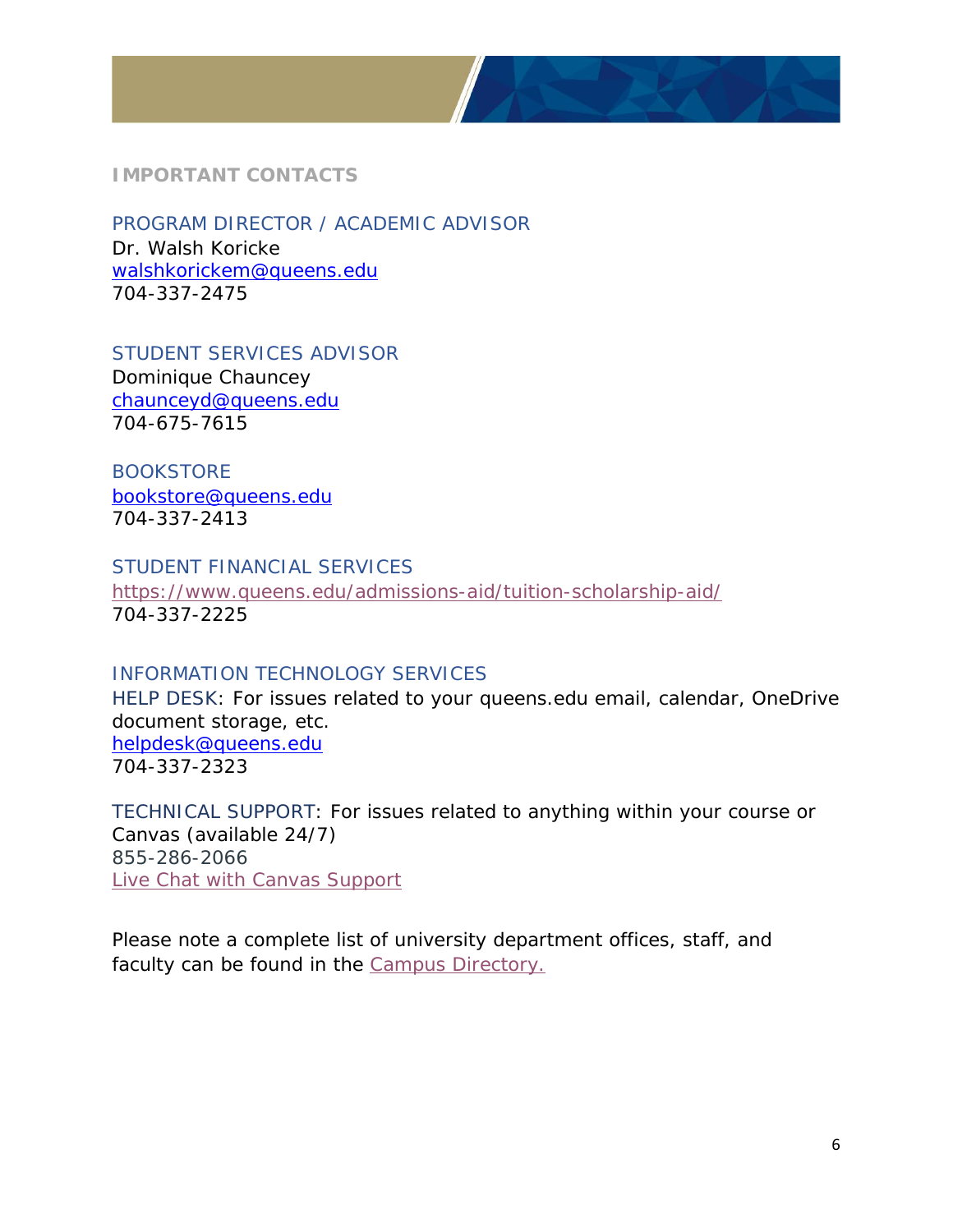#### <span id="page-6-0"></span>**ACADEMIC CALENDARS**

#### Queens University of Charlotte

[Academic Calendar 2021-2022](https://www.queens.edu/academics/academic-support/registrar/2021-2022-graduate-academic-calendar-8-week-sessions-101520.pdf)

On‐Line Programs/8 Week Classes

| Fall 2021 Session I  | Date         | Fall 2021 Session II     | Date        |
|----------------------|--------------|--------------------------|-------------|
| <b>Class Begins</b>  | August 30    | <b>Class Begins</b>      | October 25  |
| Labor Day            | September 6  | Last Day to DROP         | November 1  |
| Last Day to DROP     | September 7  | Last Day to Withdraw     | November 19 |
| Last Day to Withdraw | September 24 | Thanksgiving Break:      | November    |
|                      |              | <b>University Closed</b> | 25 & 26     |
| Last Day of Class    | October 22   | Last Day of Class        | December 17 |

| Spring 2022 Session I    | Date       | Spring 2022 Session II   | Date          |
|--------------------------|------------|--------------------------|---------------|
| Class Begins             | January 10 | <b>Class Begins</b>      | March 7       |
| MLK Day:                 | January 17 | Last Day to DROP         |               |
| <b>University Closed</b> |            |                          |               |
| Last Day to DROP         | January 18 | Last Day to Withdraw     | April 4       |
| Last Day to Withdraw     | February 4 | Easter Holiday:          | April 15 - 17 |
|                          |            | <b>University Closed</b> |               |
| Last Day of Class        | March 4    | Last Day of Class        | April 29      |

| Summer 2022 Session I    | Date   | Summer 2022 Session II | Date      |
|--------------------------|--------|------------------------|-----------|
| Class Begins             | May 9  | <b>Class Begins</b>    | July 5    |
| Last Day to DROP         | May 16 | Last Day to DROP       | July 11   |
| Memorial Day:            | May 30 | Last Day to Withdraw   | July 29   |
| <b>University Closed</b> |        |                        |           |
| Last Day to Withdraw     | June 3 | Last Day of Class      | August 26 |
| Last Day of Class        | July 1 |                        |           |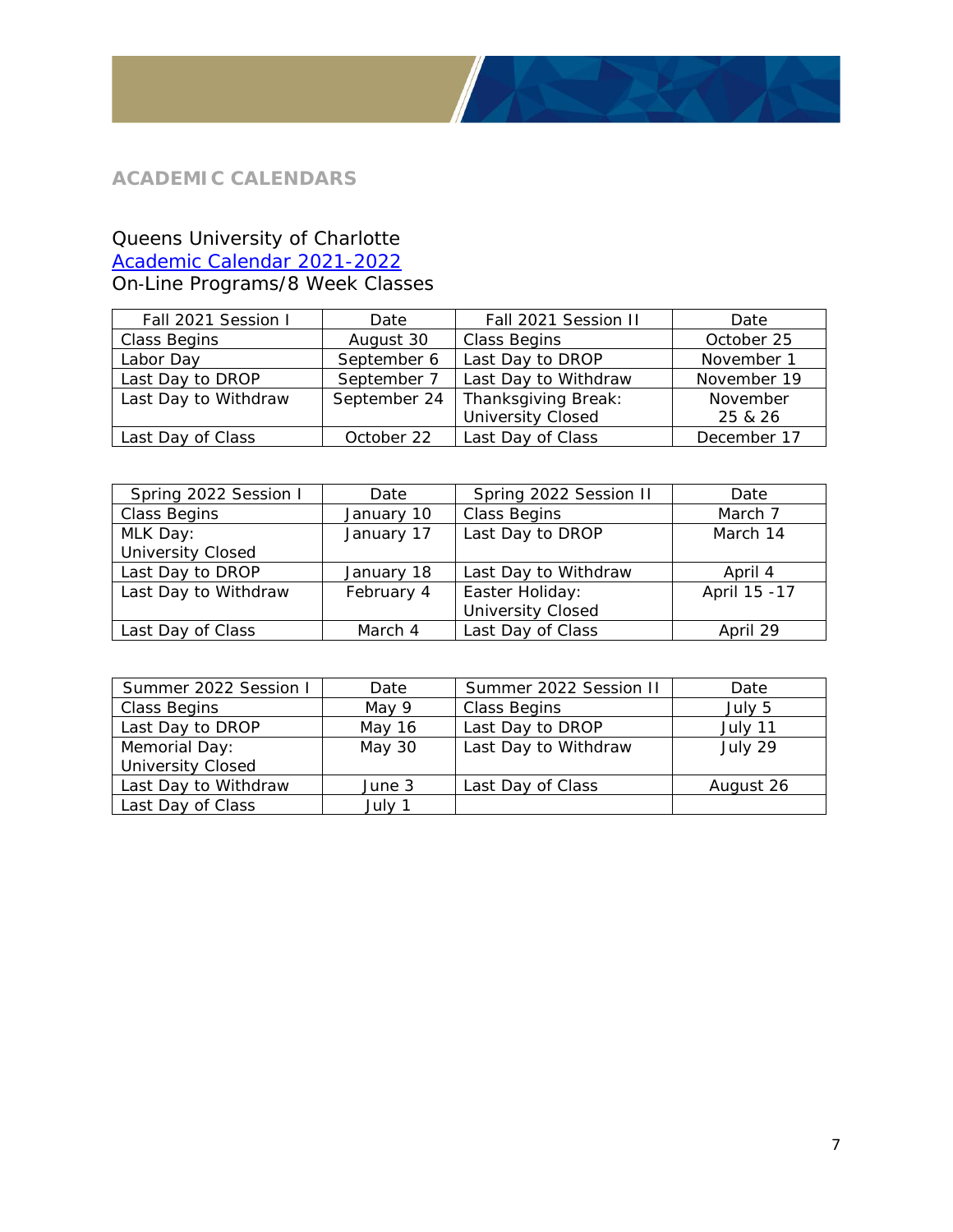

#### <span id="page-7-0"></span>**QUEENS UNIVERSITY OF CHARLOTTE**

#### <span id="page-7-1"></span>**MISSION**

Queens provides transformative educational experiences that nurture intellectual curiosity, promote global understanding, encourage ethical living and prepare individuals for purposeful and fulfilling lives.

#### <span id="page-7-2"></span>VISION

Queens will be recognized as a leading comprehensive university, distinguished by its commitment to transforming the lives of its students and enhancing the intellectual and cultural fabric of its community.

#### <span id="page-7-3"></span>VALUES

To fulfill its mission and its vision, Queens acts upon the following values:

- Focus on Students
- Integrity and Respect
- Stewardship
- Creativity and Innovation
- Service

#### <span id="page-7-4"></span>ACCREDITATION

Queens University of Charlotte is accredited by the Commission on Colleges of the Southern Association of Colleges and Schools to award bachelors and masters degrees. For questions about the accreditation of Queens University of Charlotte please contact the Southern Association of College and Schools at 1866 Southern Lane, Decatur, GA 30033-4097, by calling 404-679-4500 or via the organization's website [www.sacscoc.org.](http://www.sacscoc.org/)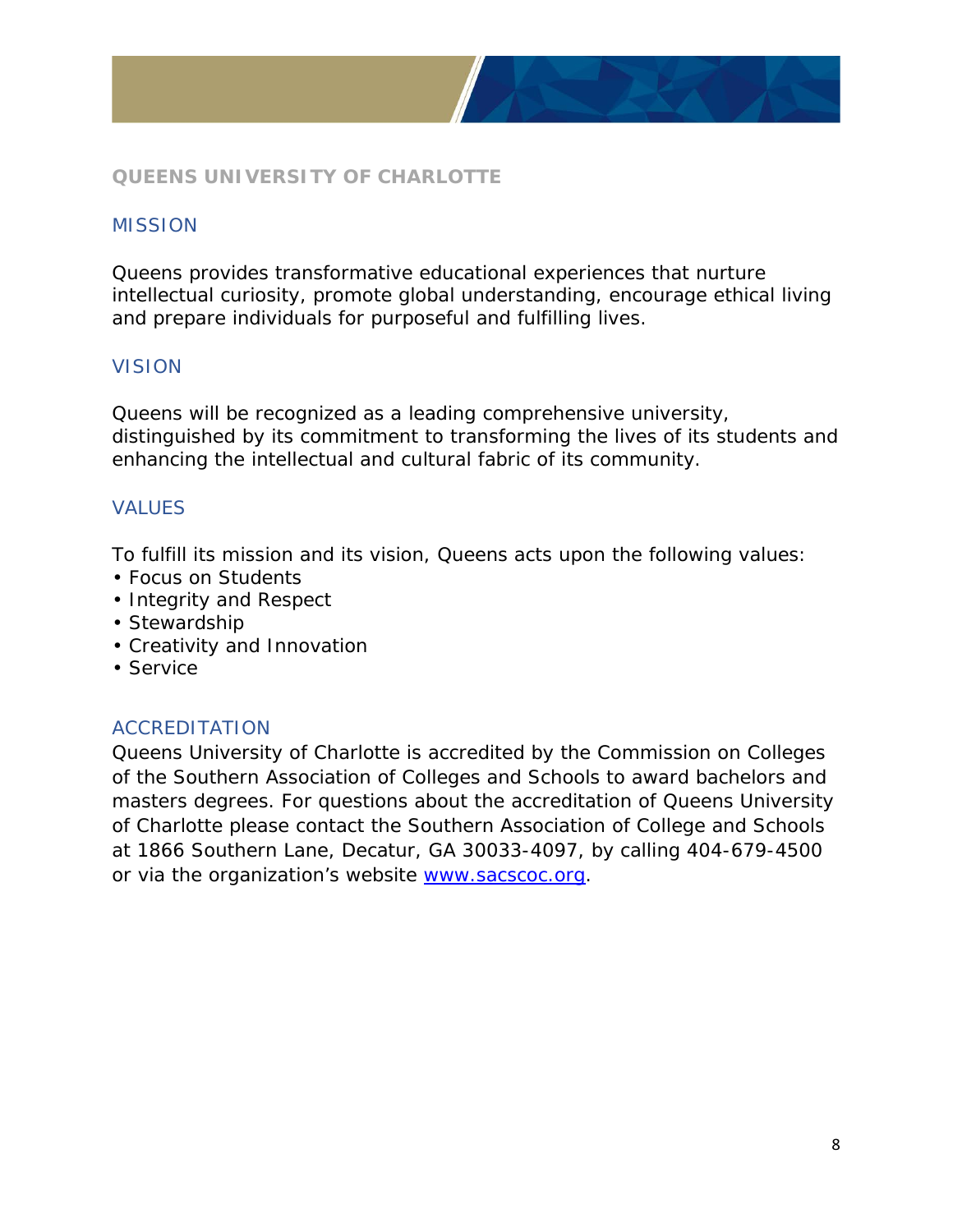

#### <span id="page-8-0"></span>**BLAIR COLLEGE OF HEALTH**

#### <span id="page-8-1"></span>**MISSION**

The mission of the Andrew Blair College of Health is to prepare dynamic practitioners and leaders in health and sport-related fields who contribute to the health and wellness of its constituencies in the region and beyond. The Blair College of Health is recognized regionally for its healthcare and sportrelated programs as models of excellence, for its students as outstanding achievers, and for its faculty as leaders in healthcare and sport science discourse and knowledge dissemination.

#### <span id="page-8-2"></span>VISION

The Blair College of Health aspires to be recognized regionally for its healthcare and sport-related programs as models of excellence, for its students as outstanding achievers, and for its faculty as leaders in healthcare and sport science discourse and knowledge dissemination.

#### <span id="page-8-3"></span>ABOUT THE COLLEGE

The Blair College of Health houses two departments and a School. The department of Interprofessional Health Studies, offers undergraduate majors in Human Service Studies, Health Sciences, and Health Education and Promotion, and a graduate Masters in Health Administration degree. The Kinesiology Department offers undergraduate majors in Exercise and Sport Science and Sport Management. The Presbyterian School of Nursing offers the Bachelor of Science in Nursing degree (traditional and accelerated) and Master of Science in Nursing degree (nurse administrator, nurse educator, nursing informatics, and Clinical Nurse Leader® tracks).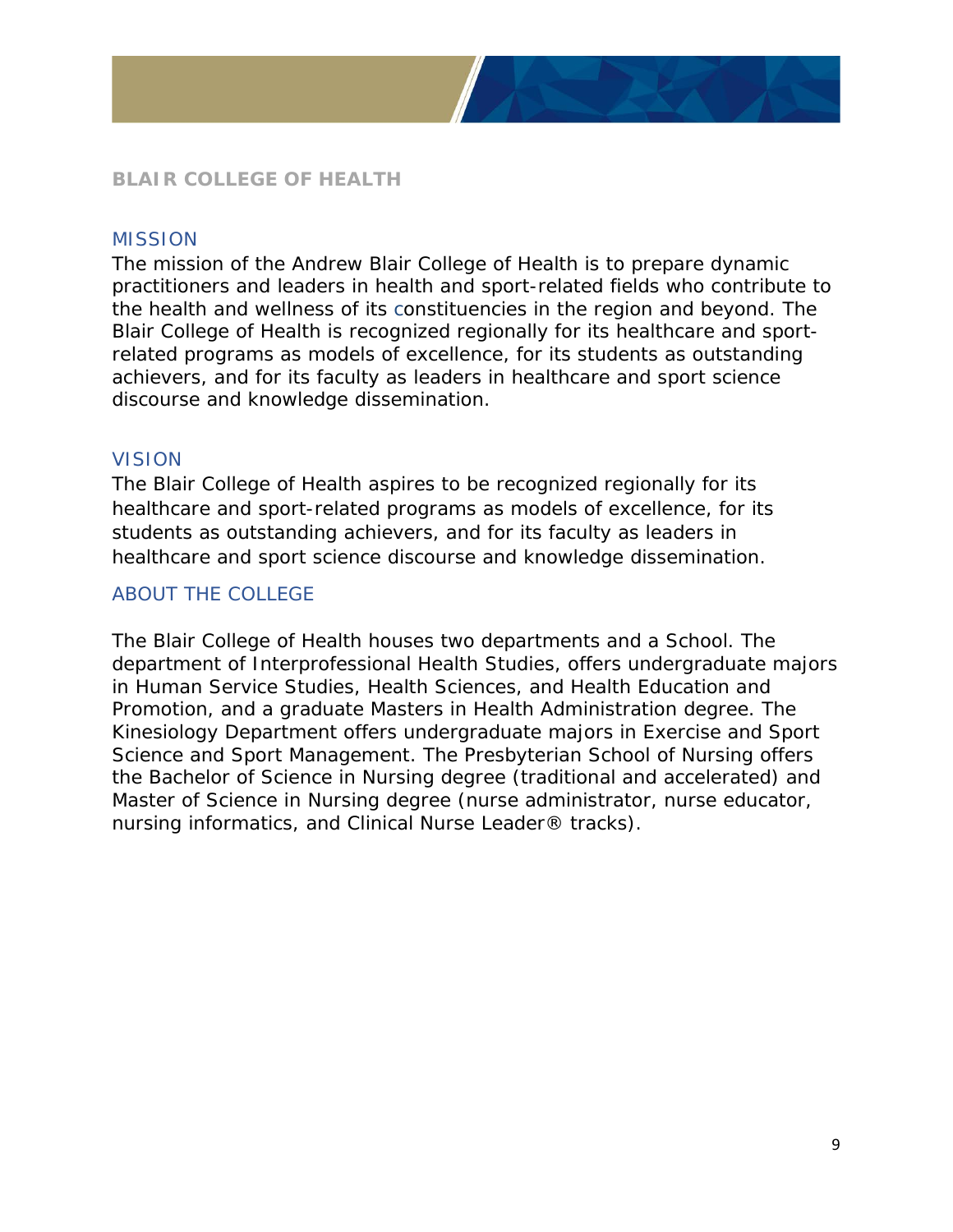

Blair College of Health Organizational Chart

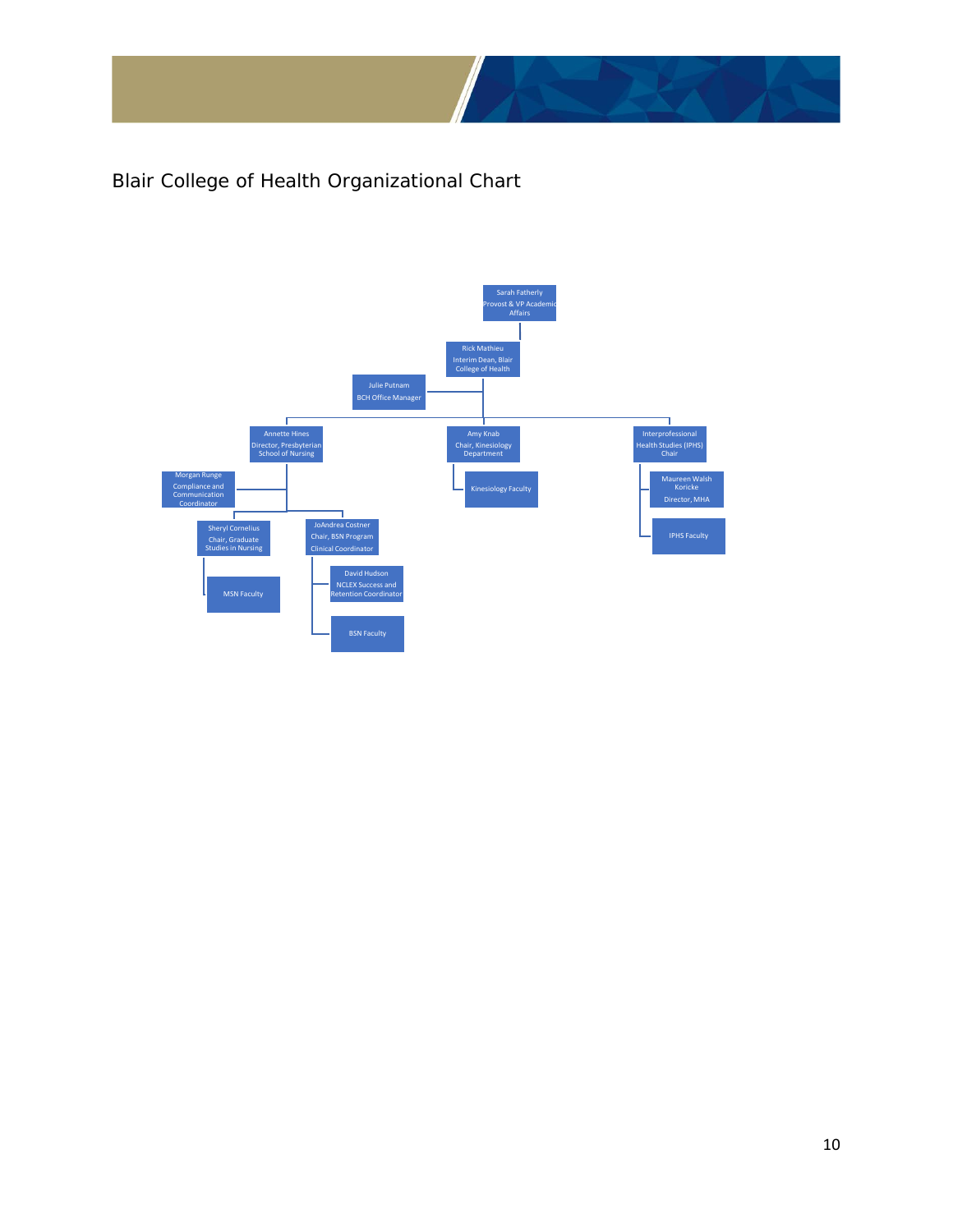

#### MHA Program

#### MISSION

The Master of Health Administration (MHA) is a business degree that incorporates theoretic knowledge and technical skill with applied application on operational and business issues related to the delivery of health. The framework for studies is based on the core competencies of the American College of Healthcare Executives (ACHE): Communication, leadership, professionalism, healthcare knowledge, and business skills. The MHA will prepare graduates for leadership and administrative roles in hospitals, healthcare facilities, consulting, policy, and other health-related professions.

#### <span id="page-10-0"></span>**MHA CURRICULUM**

The Master of Health Administration (MHA) is a graduate level degree in the health care field that incorporates theoretic knowledge and technical skills applied to operational and business issues related to the delivery of health care. The program curriculum is built on the strong foundation of leadership, financial acumen, operational analysis, quality improvement, strategy design, and implementation.

#### <span id="page-10-1"></span>CORE COMPETENCIES

The framework for the program is based on the core competencies of the American College of Healthcare Executives (ACHE): communication, leadership, professionalism, healthcare knowledge, and business skills.

The primary learning goals of the MHA program are:

- 1. Communication: Generate and evaluate effective communication that is contextually relevant for the healthcare institution.
- 2. Leadership: Demonstrate leadership skills focused on obtaining operational and strategic goals.
- 3. Professionalism: Model professionalism that ethically and responsibly serves a healthcare organization and its stakeholders.
- 4. Healthcare Knowledge: Synthesize healthcare knowledge for the purpose of organizational evaluation.
- 5. Business Acumen: Develop business acumen to ensure organizational goals.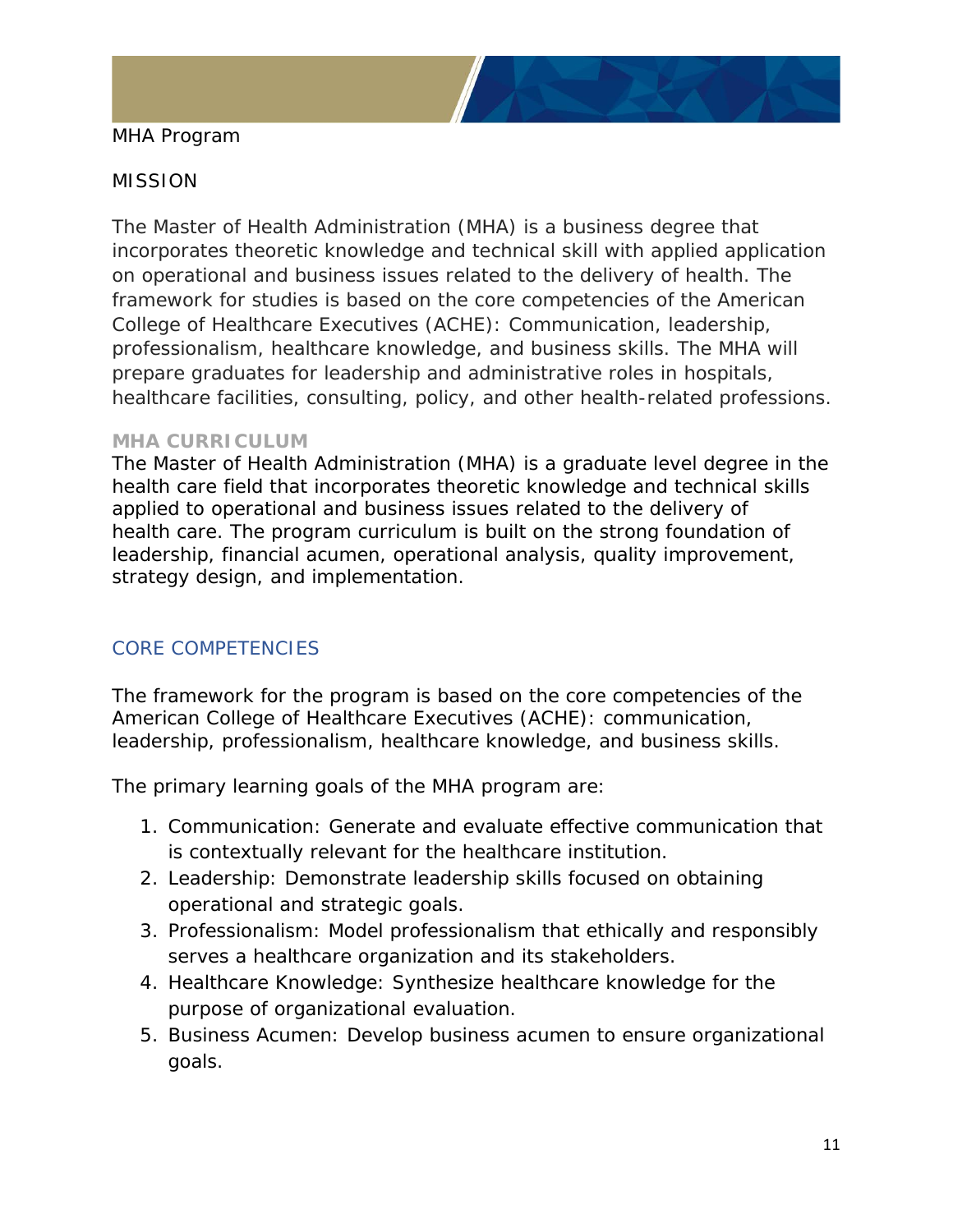

#### <span id="page-11-0"></span>PROGRAM STRUCTURE

Delivery of program content is based on adult learning methodology and presented in a combination of synchronous and asynchronous sessions, all online. You should expect to spend anywhere from 16 - 20 hours on schoolwork each week. The MHA program consists of 12 courses for a total of 36 credit hours and can be completed in two calendar years. No elective courses are offered.

#### <span id="page-11-1"></span>LIVE SESSIONS

Every MHA class includes live synchronous sessions which are scheduled, faculty facilitated, face to face virtual meetings. Live sessions are held via videoconferencing with students and faculty using both audio and video connections. Live sessions vary by class and may be used for group presentations, review sessions, class discussions, and guest lectures. Your syllabus will provide dates, times, and curriculum for the live sessions. Instructors will provide expectations for participation during the live session.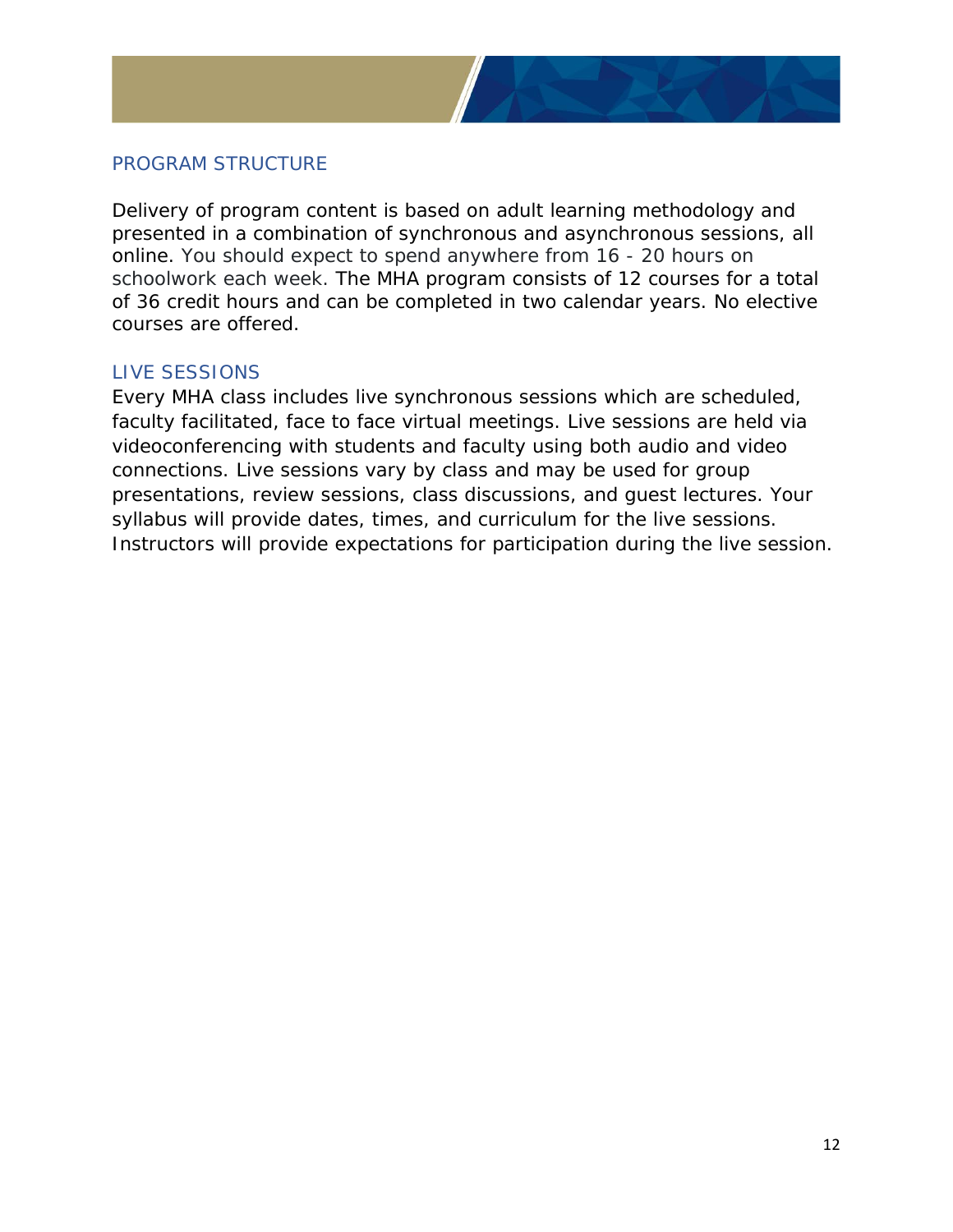

The provided schedule is to give you a sample outline of live sessions. Please verify with faculty for actual dates and times.

| Course            | Tentative MHA Live Session Schedule<br>- Verify with faculty/syllabus for actual<br>dates and times |                         |                         |                         |                         |                         |                         |                |                           |                                                                |
|-------------------|-----------------------------------------------------------------------------------------------------|-------------------------|-------------------------|-------------------------|-------------------------|-------------------------|-------------------------|----------------|---------------------------|----------------------------------------------------------------|
|                   |                                                                                                     | Week<br>1               | Week<br>2               | Week<br>3               | Week<br>4               | Week<br>5               | Week<br>6               | Week<br>7      | Week<br>8                 | Day of Week<br>Course Typically<br>Meets *Subject to<br>Change |
| <b>MHA</b><br>500 | Health<br><b>Services</b><br>Organization<br>& Delivery                                             | X                       | X                       | X                       |                         | X                       |                         | $\mathsf{x}$   |                           | Monday/<br>Tuesday                                             |
| <b>MHA</b><br>530 | Organizational<br>Behavior in<br>Health Care<br>Organizations                                       | X                       | X                       | X                       |                         |                         | X                       |                |                           | Tuesday                                                        |
| <b>MHA</b><br>600 | Financial<br>Management                                                                             | X                       | $\overline{\mathbf{x}}$ | $\overline{\mathbf{x}}$ | $\overline{\mathbf{x}}$ | X                       | $\overline{\mathbf{x}}$ | $\mathsf{x}$   | X                         | Tuesday                                                        |
| <b>MHA</b><br>610 | Financial<br>Management<br>$\mathbf{H}$                                                             | $\overline{\mathbf{x}}$ | $\overline{\mathbf{x}}$ | $\overline{\mathbf{x}}$ | $\overline{\mathbf{x}}$ | $\overline{\mathbf{x}}$ | $\overline{\mathbf{x}}$ |                |                           | Tuesday                                                        |
| <b>MHA</b><br>620 | Management<br>& Human<br>Resources of<br><b>Health Care</b><br>Organizations                        | $\pmb{\times}$          | $\overline{\mathbf{x}}$ |                         | $\pmb{\times}$          |                         | $\mathbf x$             |                | X                         | Wednesday                                                      |
| <b>MHA</b><br>630 | Managerial<br>Epidemiology,<br>Research, and<br>Statistics                                          | $\mathsf{x}$            | X                       | X                       |                         | X                       |                         | $\mathsf{x}$   | X                         | Tuesday                                                        |
| MHA<br>625        | Quality<br>Improvement<br>in Health Care                                                            | X                       | X                       |                         |                         | X                       | X                       | X              | X                         | Tuesday                                                        |
| <b>MHA</b><br>635 | <b>Clinical Issues</b><br>in Health<br><b>Services</b><br>Management                                | X                       |                         | $\overline{\mathbf{x}}$ |                         |                         |                         | X              | X                         | Wednesday                                                      |
| <b>MHA</b><br>640 | <b>Health Care</b><br>Economics &<br>Policy                                                         | X                       | X                       | $\pmb{\chi}$            |                         | $\pmb{\mathsf{x}}$      |                         | $\mathbf{x}$   | $\boldsymbol{\mathsf{x}}$ | Meets Wed Fall<br>and Spring and<br>Tues for Summer            |
| <b>MHA</b><br>645 | <b>Health Care</b><br>Law and<br><b>Ethics</b>                                                      | $\pmb{\times}$          | $\pmb{\times}$          |                         | X                       |                         | $\pmb{\mathsf{x}}$      | $\pmb{\times}$ |                           | Tuesday                                                        |
| <b>MHA</b><br>650 | <b>Health Care</b><br>Information<br>Systems                                                        | X                       | $\overline{\mathbf{x}}$ | X                       | X                       | X                       | X                       | $\mathsf{x}$   | X                         | Monday                                                         |
| <b>MHA</b><br>680 | Strategic<br>Planning &<br>Marketing                                                                | X                       | X                       | X                       | $\mathbf{x}$            | $\pmb{\mathsf{x}}$      |                         |                | $\boldsymbol{\mathsf{x}}$ | Monday                                                         |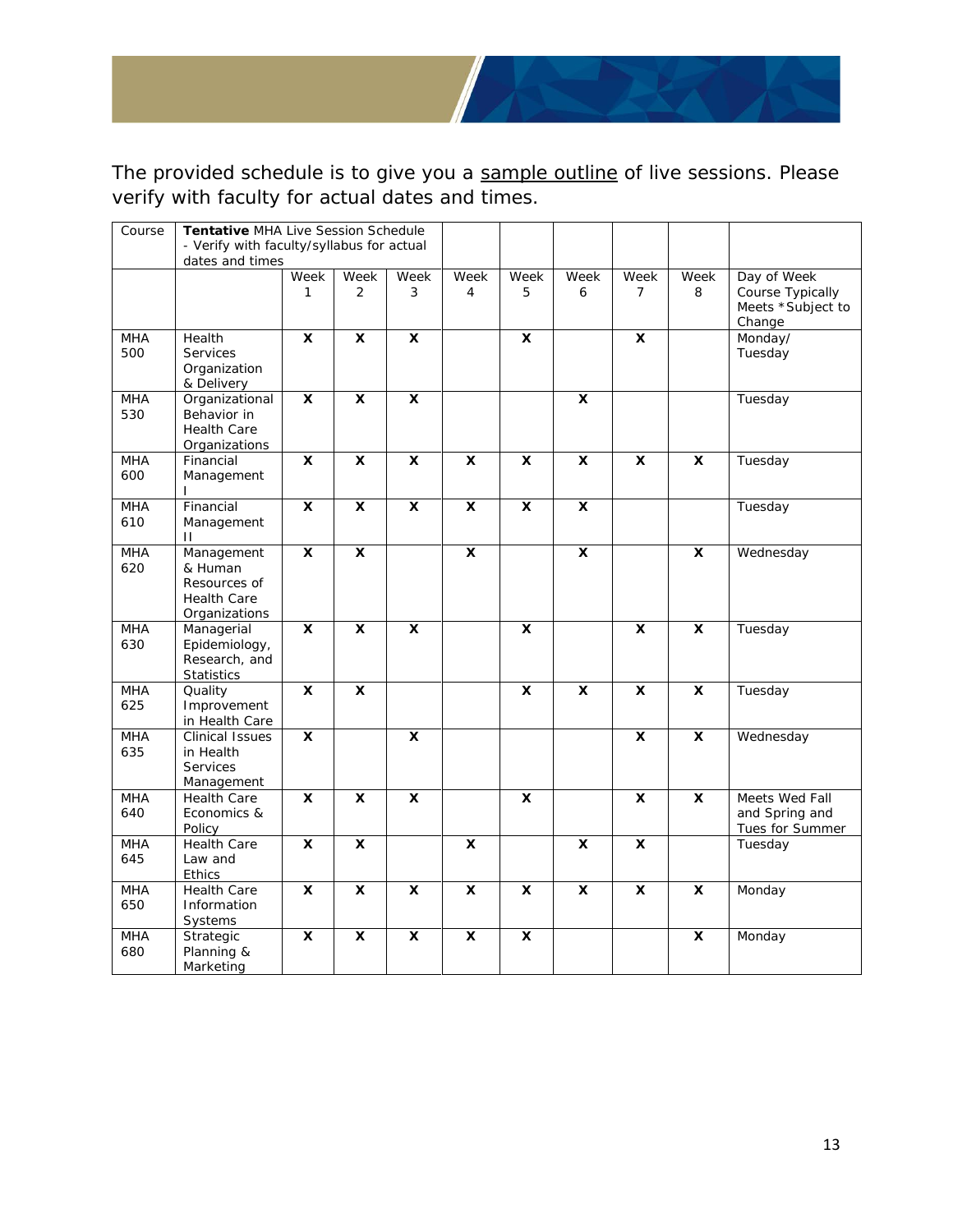

#### <span id="page-13-0"></span>REQUIRED COURSES

MHA 500 Health Services Organizations and Delivery MHA 530 Organizational Behavior in Health Care Organizations MHA 600 Financial Management in Health Care Organizations I MHA 610 Financial Management in Health Care Organizations II MHA 620 Management & Human Resources of Health Care Organizations MHA 625 Quality Improvement in Health Care Organizations MHA 630 Managerial Epidemiology, Research, and Statistics MHA 635 Clinical Issues in Health Services Management MHA 640 Health Care Economics and Policy MHA 645 Health Care Law and Ethics MHA 650 Health Care Information Systems MHA 680 Strategic Planning and Marketing for Health Care Organizations

#### <span id="page-13-1"></span>COURSE DESCRIPTIONS

#### **MHA 500: Health Services Organization and Delivery**

This course introduces students to the structure and functions of the U.S. Health Care System - historical, current, and future: at local, regional, state, and national levels. Three recurring and foundational issues of access, cost, and quality will be studied. Students will analyze the interfacing roles between the various health care delivery structures: stakeholders, healthcare resources, types of health services, industries, health services financing, and healthcare coverage, special populations needs, and critical issues in health services. Students will examine the interaction between government organizations and each stakeholder group. A framework for critical analysis of the healthcare system will be provided. (Offered Fall, Spring, Summer)

#### **MHA 530: Organizational Behavior in Health Care Organizations**

This course provides students with an opportunity to explore organizational theory and behavior within the context of the healthcare environment. This course provides an analysis of how a mission of care and service impact corporate culture, interaction, and behavior within a healthcare organization. Health care organizations will be viewed from the societal, organizational, group, professional, and individual levels. In this course, students will focus on practical applications of theories and concepts of behavior within health care organizations. Pre-requisite MHA 500. (Offered Fall, Spring Summer)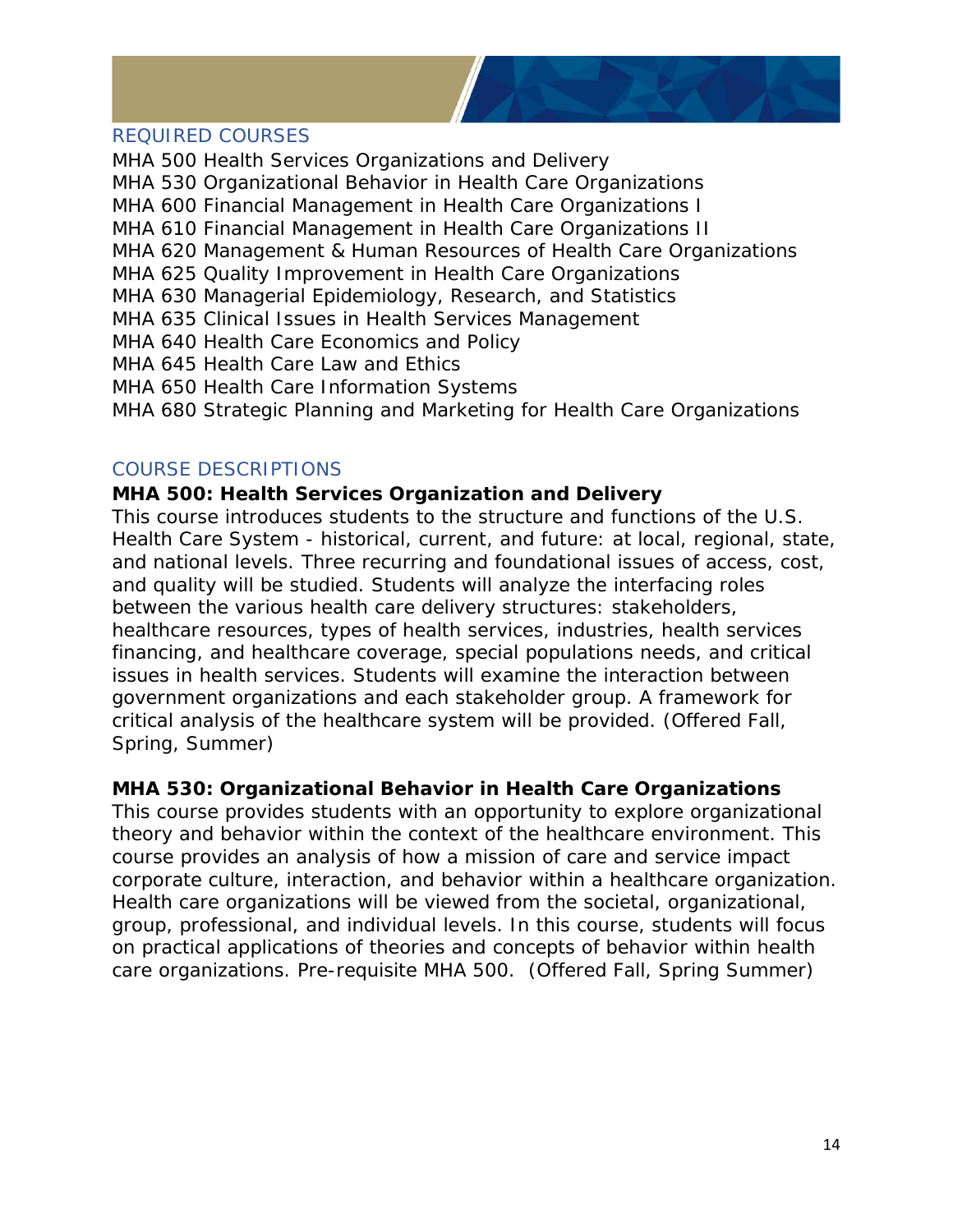

#### **MHA 600: Financial Management I**

This course focuses on the accounting and financial management principles and concepts relevant to healthcare, health services, and public health organizations. This course gives a graduate-level introduction into budgeting, cost determination, and reimbursement in healthcare settings. This class is cumulative with Financial Management II. Students will write an organizational financial assessment and plan for an organization at the end of the Finance II. Pre-requisite MHA 530. (Offered Fall, Spring, Summer)

#### **MHA 610: Financial Management II**

This course builds on Financial Management I. This course provides an indepth understanding of the financial management of health services for decision-making with emphasis on third-party payers, financial statements, capital investments, debt and equity financing, and capital budgeting. The organizational financial assessment and plan will be completed at the end of the course. Pre-requisite: MHA 600 (Offered Fall, Spring, Summer)

#### **MHA 620: Management and Human Resources for Health Care**

This course focuses understanding human resource management and its impact on organizational decision‐making. This course explains the theory, law, and practice of human resource management in both public and nonprofit agency sectors as they relate to healthcare and health services delivery personnel. Students will discuss and differentiate the theoretical and practical issues that leaders, managers, and human resources managers utilize in daily operations. Students will explain the interface between human capital, human capital management, and operational functions as they deal with individuals, work teams, and the goals of organizations, communities, and society. Students will describe the human resource trend of moving from a "custodial" function focused on compliance, to moving towards incorporating strategic functions and processes that contribute to achievement of an agency's mission, goals, and objectives through employee selection, retentions, engagement, and leadership. Pre-requisite: MHA 610. (Offered Fall, Spring, Summer)

#### **MHA 625: Quality Improvement for Health Care Organizations**

This course provides fundamentals and tools for assessing, evaluating, and managing the operational processes of defining, assuring, and measuring quality and quality outcomes within an organization. Students will develop and enhance skills in leadership, communication, organizational design,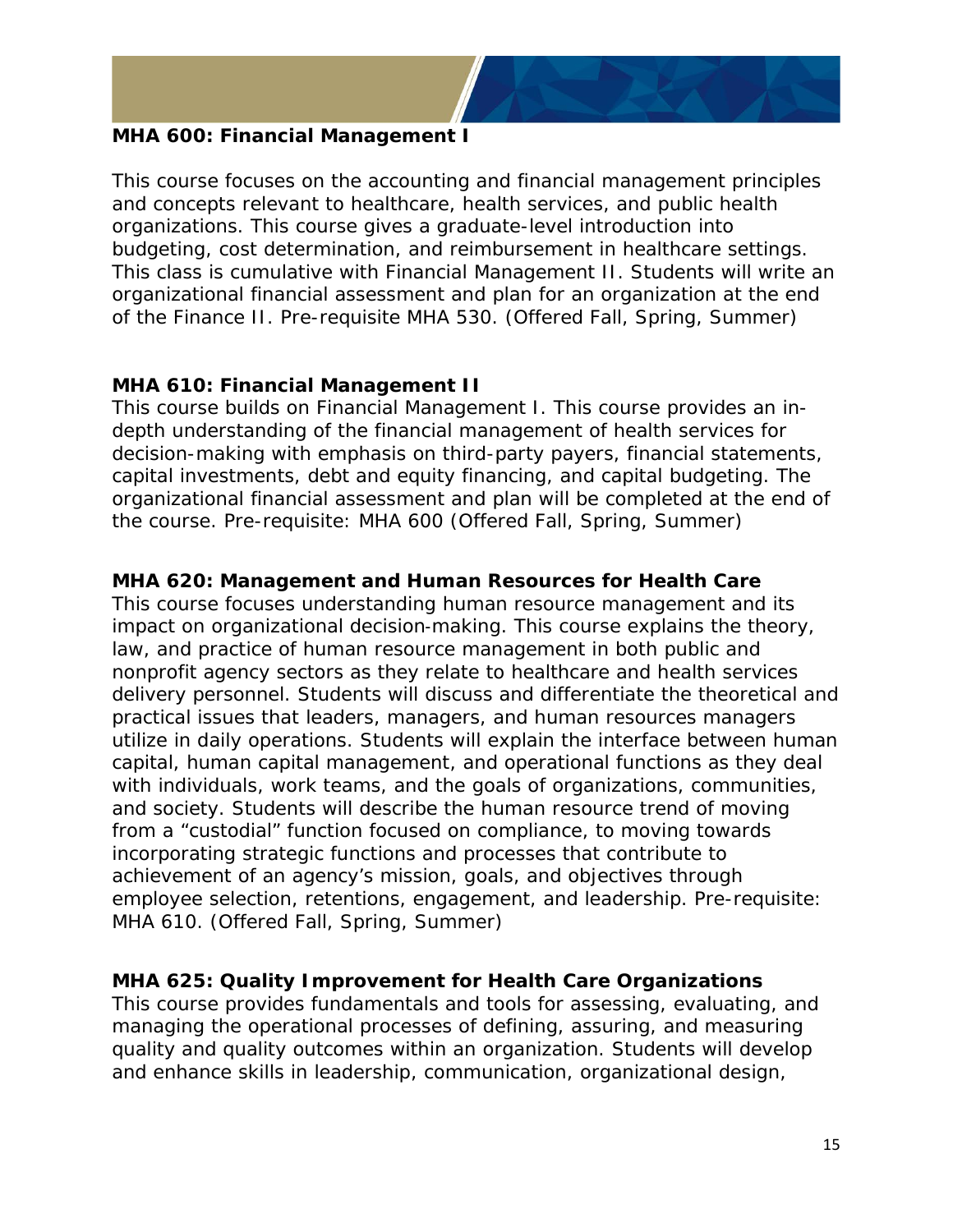

continual quality improvement, outcomes manager, root cause analysis, data design and analysis. The roles of The Joint Commission, Baldrige, and other quality monitoring agencies will be studied as well current issues and evaluation tools with healthcare delivery. Pre-requisite: MHA 630. (Offered Fall, Spring, Summer)

#### **MHA 630: Managerial Epidemiology Research and Statistics**

This course provides a synthesis of epidemiology as it pertains to identifying, understanding, and managing health and factors that influence outcomes for patients and communities. Students will learn about evidence-based medicine, clinician roles, systems analysis, public health, and disease prevention. Pre-requisite MHA 625. (Offered Fall, Spring, Summer)

#### **MHA 635:** Clinical Issues in Health Services Management

This course allows students to gain clinical knowledge and competencies in areas important to stakeholders' in healthcare organizations. Students will analyze the effects of environment, policies, insurance, and reimbursement on physicians, patients, healthcare workers, managers, administrators, and employers. Relationships, expectations, outcomes, social media, technologies, and health literacy are included as part of the environment. Pre-requisite MHA 630. (Offered Fall, Spring, Summer)

#### **MHA 640: Health Care Economics and Policy**

This course enables students to interpret policy and decisions that can impact an organization's performance from the economic and policy contexts. The course provides an application and understanding of how of economic models, demand, supply, decision architecture, and policy affect the medical economy. Influences on demand, especially related to health status, insurance coverage, and income will be analyzed. The impact of market decisions on healthcare services pricing will be evaluated. This evaluation will include pharmaceuticals, genomics, medical devices, biotechnologies and the government as demander and payer of medical care services. Pre-requisite: MHA 635. (Offered Fall, Spring, Summer)

#### **MHA 645: Health Care Law and Ethics**

This course explores the legal, political, social, and ethical issues encountered by healthcare professionals and organization. Topics include government regulation of healthcare providers, patient consent, human reproduction, privacy, confidentiality, tax-exemption, antitrust, inurnment, fraud, abuse, abortion, terminal care, mental health, health information management, and individual vs. society benefit. Students will analyze legal and ethical healthcare resources by engaging in interactive discussions and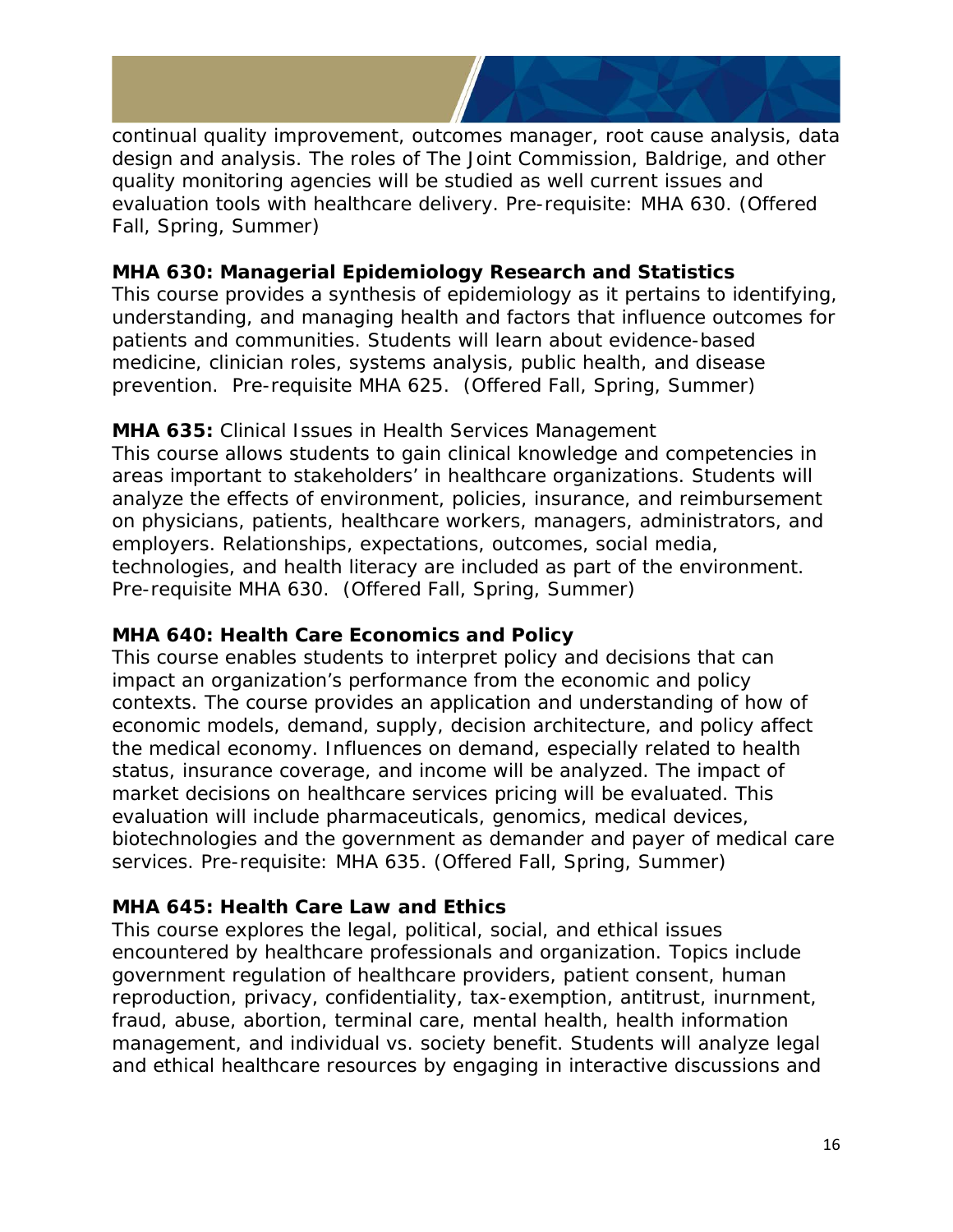

informative research. Pre-requisite MHA 640. (Offered Fall, Spring, Summer)

#### **MHA 650: Health Care Information Systems**

This course provides an overview of various types, uses, and trends of health information technology. This course will help students to develop an understanding of the systems and the use of health information that is used to assist with corporate strategy, project management, population health, and patient care. Emphasis will be placed on case studies of systems utilized in areas such as patient care, clinical decision-support, disease and demographic surveillance, imaging, simulation, safety, and environmental assessments. Fundamentals of proposing, reporting, and refereeing evaluation studies are covered. Legal and ethical issues related to training, security, confidentiality, and the use of informed consent will also be addressed. Pre-requisite MHA 645. (Offered Fall, Spring, Summer)

#### **MHA 680: Strategic Planning for Health Care Organizations**

This course is designed to provide students with the capstone opportunity to apply the theories, models and techniques acquired in preceding courses. Students will write both strategic and marketing plans for an organization. The plans will include human resources, financial, information system, planning, and operational responses to mission, market, and community need. Pre-requisite MHA 650. (Offered Fall, Spring, Summer).

#### <span id="page-16-0"></span>**ACADEMIC POLICIES**

Refer to the [University Policies page](https://www.queens.edu/about/policies/) for information regarding institutional policies which include: Disabilities Accommodations, Honor Code, University Closings/Cancelled Classes, Student Complaint Policies, Intellectual Property, and Human Participant Research.

#### <span id="page-16-1"></span>[Queens University of Charlotte Honor Code](https://www.queens.edu/about/docs/honor-code.pdf)

Queens University of Charlotte is firmly committed to principles of honor and prides itself on the spirit of trust that exists among all of its members. At the very heart of Queens University of Charlotte is the Honor Code. The Honor Code is based on the principle that a spirit of trust should pervade all aspects of student life. Its essence is that any violation of the Honor Code is an offense against the community.

The Honor Code at Queens University of Charlotte is the keystone of the university's belief that its students should act honorably and responsibly in all aspects of life, both on and of campus. The Honor Code incorporates the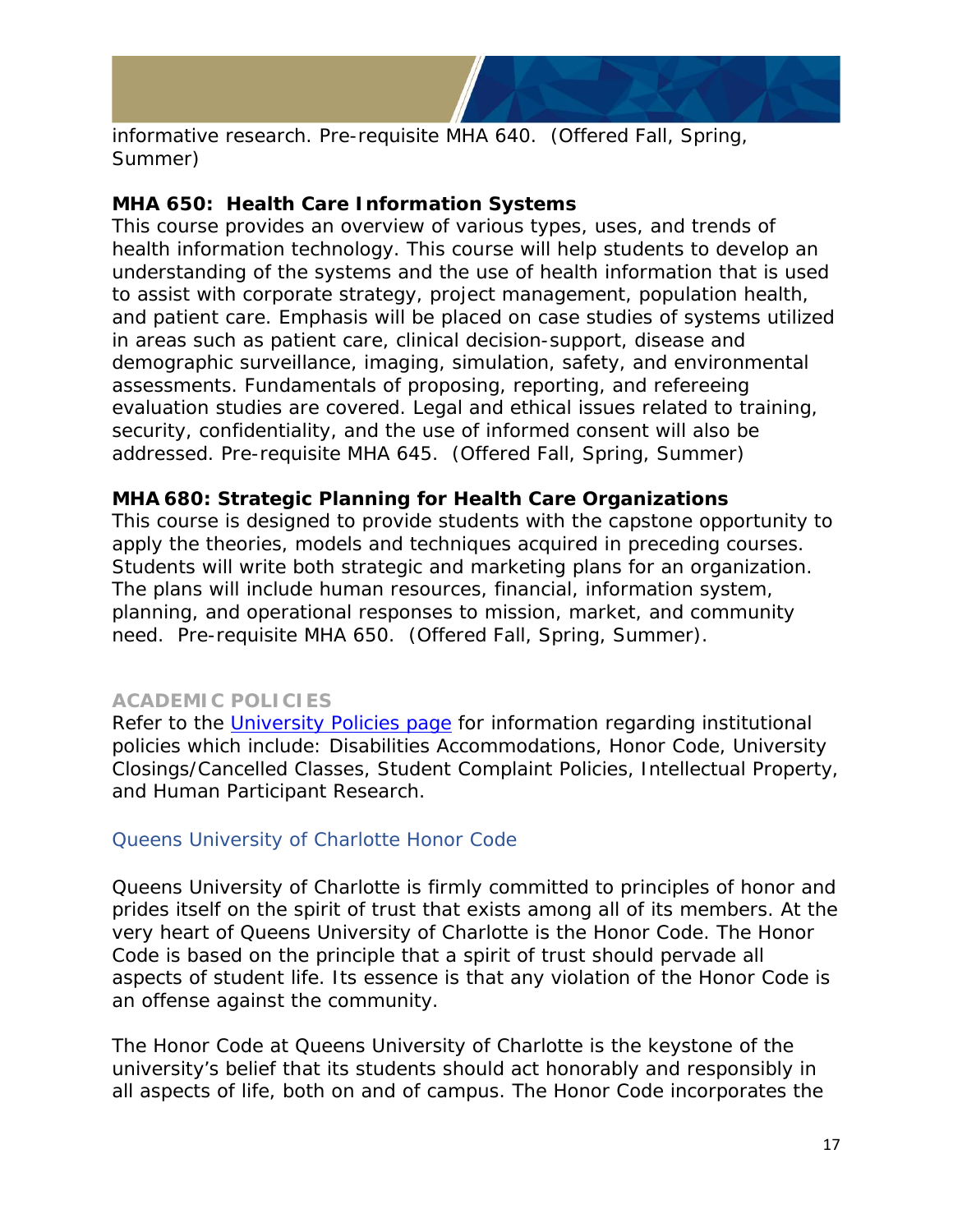high principles of honor and integrity in both personal conduct and academic work. The purpose of the Honor Code is to assist in the development of mature women and men who act responsibly at all times and to promote a community based on the principles of responsible citizenship, mutual trust and respect. The Honor Code is binding on all members of the university community and applies to all phases of life at the University.

An effective Honor Code depends upon each student adhering to the spirit and letter of its principles. It demands accountability on the part of each student for his or her actions. All Queens students are responsible for their personal conduct at all times and shall be subject to review, including possible suspension, for behavior that discredits themselves or the University.

As a commitment to this system of honor, students are asked to sign the Honor Code as part of their application for admission. The Honor Code incorporates two different pledges of student conduct: the academic pledge and the community pledge. In addition, it embodies the individual's commitment to developing a community of honor, including taking action against those who violate the Code.

*As a member of the Queens University of Charlotte community, I will endeavor to create a spirit of integrity and honor for its own sake at Queens University of Charlotte.* 

*Academic Pledge: I pledge truthfulness and absolute honesty in the performance of all academic work.* 

*Community Pledge: I pledge to be truthful at all times, to treat others with respect, to respect the property of others and to adhere to university policies.* 

Upon admittance to the University students accept both the privileges and responsibilities of living by this Code, resolve to uphold this Code and do not to tolerate any violation of its spirit or principles. The [Honor Code Handbook](https://www.queens.edu/about/docs/honor-code.pdf) outlines the University process and procedures for both community and academic violations.

#### <span id="page-17-0"></span>ACADEMIC ADVISING

It is the student's responsibility to schedule advising appointments with their academic advisor, Dr. Walsh Koricke, or student services advisor, Dominque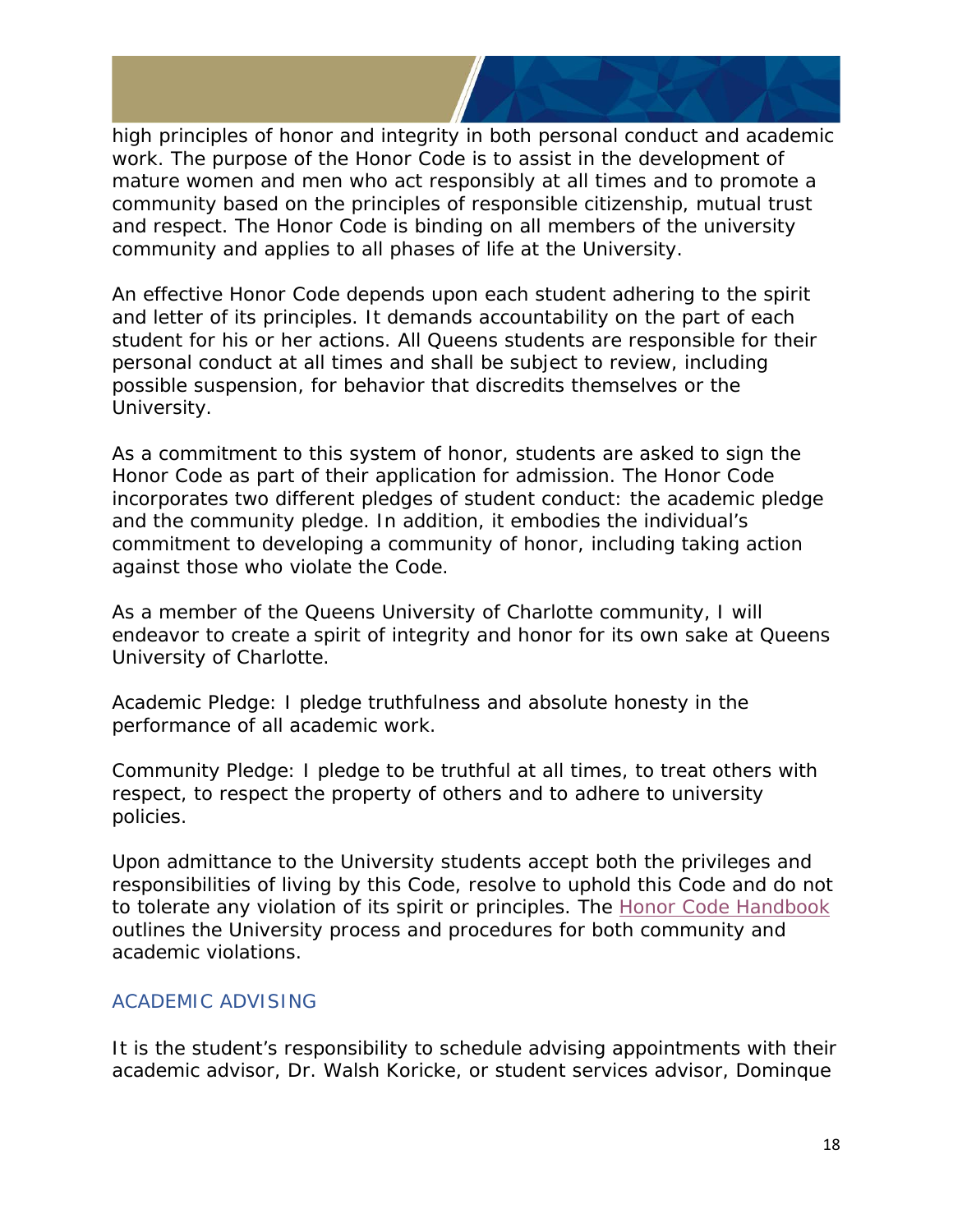Chauncey, as necessary to complete the MHA program or to discuss current academic questions and problems.

#### <span id="page-18-0"></span>GRADUATION REQUIREMENTS

Students in the MHA program will be awarded a degree only after meeting all program requirements. A grade point average of 3.000 or better is required. No course with an assigned grade below C may apply toward degree requirements. Please refer to the Graduate Policies Section of the [Queens University of Charlotte Course Catalog.](https://www.queens.edu/academics/academic-support/registrar/2020-21%20Catalog%20Final_Secured.pdf)

#### <span id="page-18-1"></span>GRADING

The MHA program uses the following system of grades and grade point values per credit hour.

#### Grade Quality Points Interpretation

| Grade | <b>Quality Points</b> | Interpretation |
|-------|-----------------------|----------------|
|       | 4.000                 | Excellent      |
|       | 3.000                 | Satisfactory   |
|       | 2.000                 | Poor           |
|       | 0.000                 | Failing        |

Course Status Interpretation (Has no effect on Quality Points)

- I: Course Work Incomplete
- W: Student Withdrawn

#### <span id="page-18-2"></span>MHA STUDENT QUALIFICATIONS

The MHA program faculty has established standards of satisfactory academic progress which are administered by its Student Qualifications Committee (SQC). At the end of each term, the committees review the academic record of each student who does not meet program progression standards.

<span id="page-18-3"></span>Policies related to academic status are located in the *Graduate Academic Policies* section of the [Queens University of Charlotte Course Catalog.](https://www.queens.edu/academics/academic-support/registrar/2020-21%20Catalog%20Final_Secured.pdf)

<span id="page-18-4"></span>Frequently referenced policies include: **Registration** 

- o Repeated Course(s)
- o Drop and Add
- o Withdrawal from a Course
- o Abandoning a Class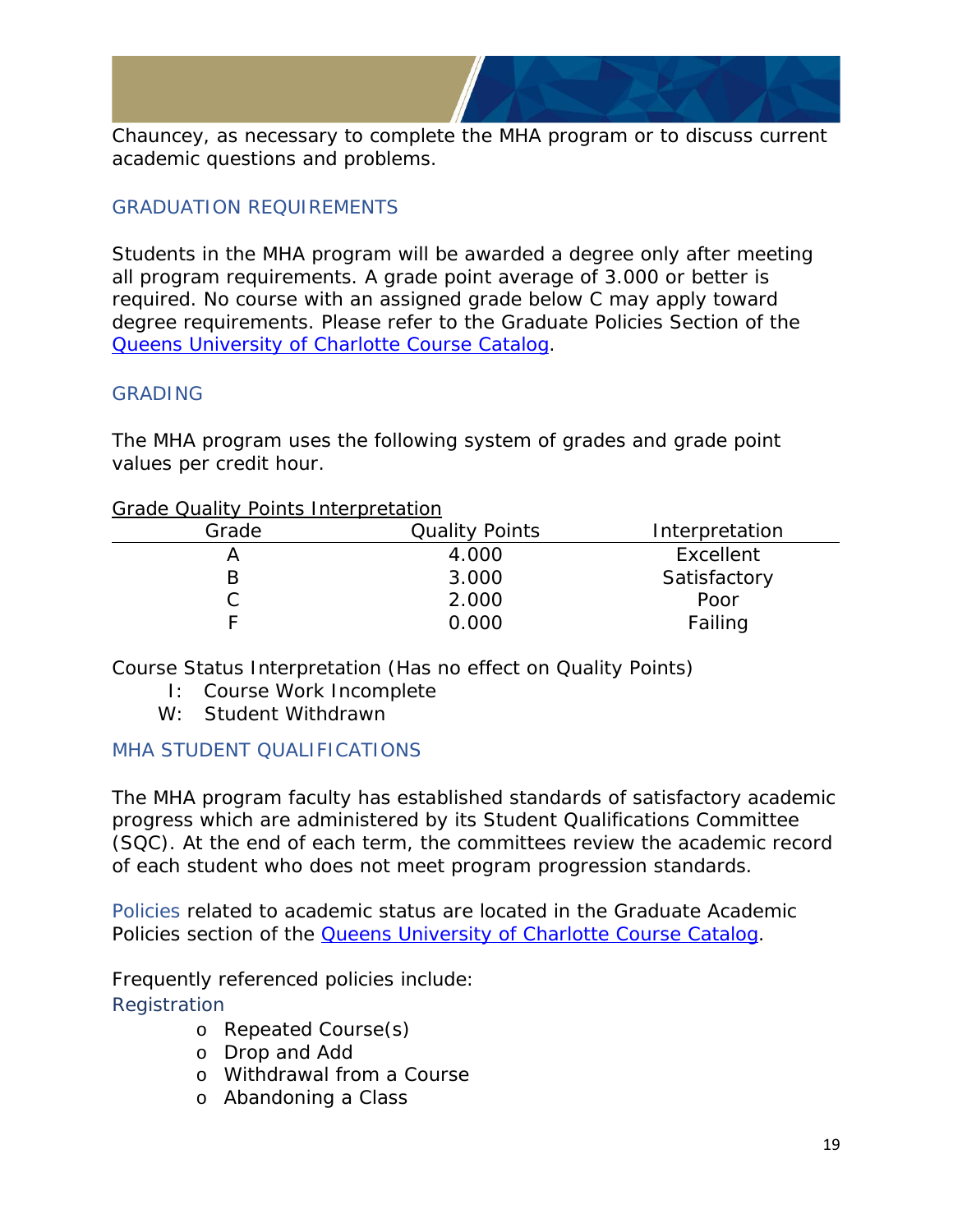

#### <span id="page-19-0"></span>Grade Point Average

#### <span id="page-19-1"></span>Grade Scale

- o Pass / Fail
- o Incomplete

#### <span id="page-19-2"></span>Grade Appeals

#### <span id="page-19-3"></span>Student Qualifications

- o Academic Probation and Dismissal
- o Probation and Federal Financial Aid
- o Satisfactory Academic Progress
- o Readmission after Dismissal

#### <span id="page-19-4"></span>Withdrawal from the University

- o By the Student: A student who wishes to withdraw from the University should notify the academic advisor, Dr. Walsh Koricke, via email
- o By the University
- o Leave of Absence
- o Readmission after Withdrawal

#### UPSILON PHI DELTA

The Queens University of Charlotte graduate chapter of Upsilon Phi Delta (UPD) was formed in 2020. Membership is based on academic excellence.

The chapter has three categories of membership: MHA graduate student, alumni, and honorary. Students must have completed 27 credits of the MHA program with a GPA in the top 25% of their class. Eligible students will be contacted by the Faculty Advisor with a request to complete an application for membership. Newly inducted members will have a onetime induction fee to cover induction expenses. Only students completing the application and submitting the induction fee by the deadline will be inducted. A formal induction ceremony will be held each Spring. Each student inductee will receive an Upsilon Phi Delta certificate and cords. The cords should be worn during graduation as it is a symbol of high achievement.

<span id="page-19-5"></span>**GRADUATION** 

<span id="page-19-6"></span>TIME LIMIT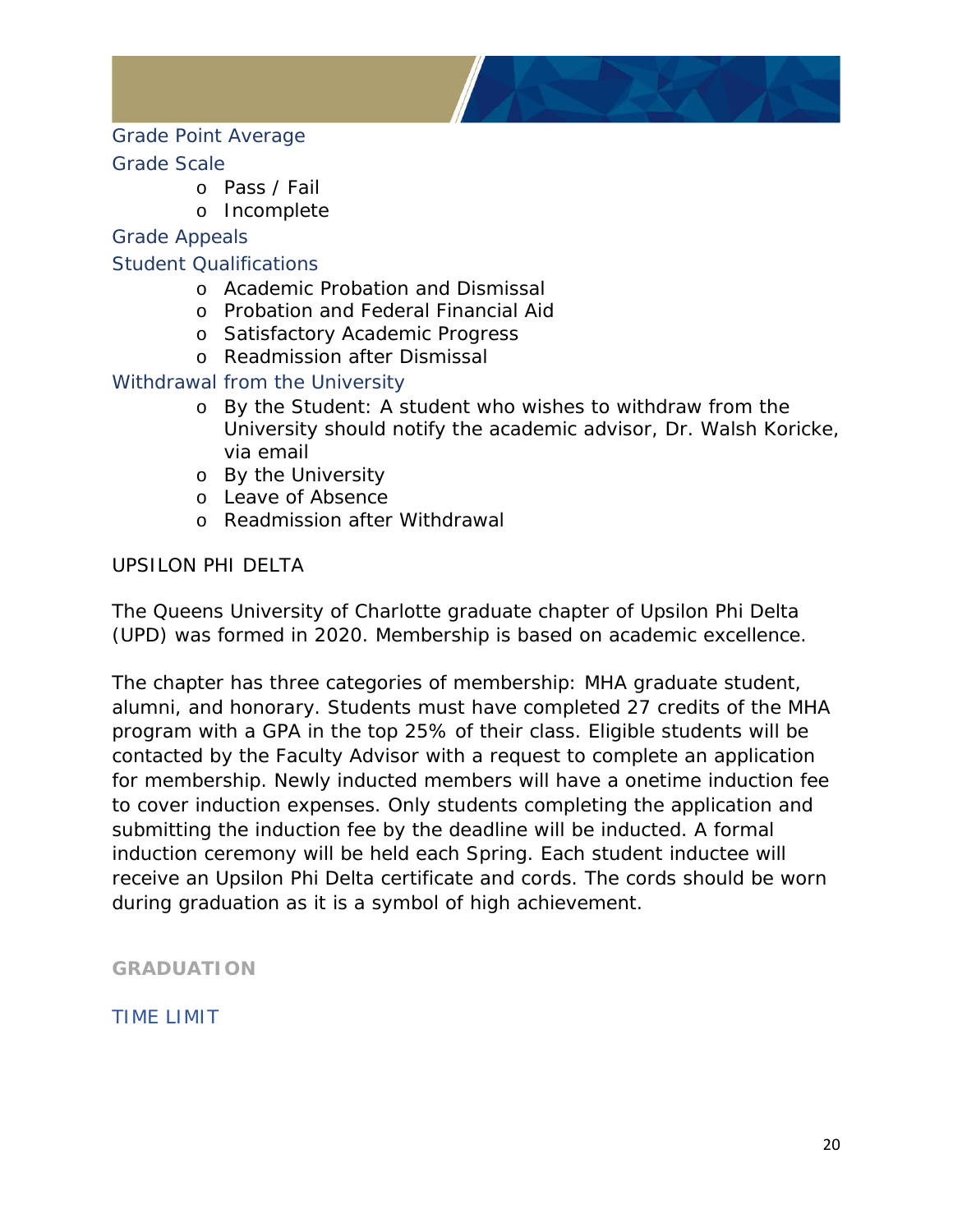

The MHA program is typically completed in 24 months. In all cases, degree completion must be within seven years from the completion of the initial course in the program.

#### <span id="page-20-0"></span>APPLICATION FOR GRADUATION

It is the student's responsibility to be aware of progress toward the degree and to file a completed Application for Graduation form in the Registrar's Office by the deadlines posted on the Registrar's web site. Students should apply on-line through the [Registrar's Office](https://my.queens.edu/registrar/SitePages/Home.aspx) to complete the [Application for Graduation.](https://queens-yhcyj.formstack.com/forms/graduation)

#### <span id="page-20-1"></span>COMMENCEMENT EXCERCISES

All students including those who complete a degree in a preceding summer or fall term are encouraged to attend the May Commencement exercises. The MHA Academic Hood color is 'drab'.

#### <span id="page-20-2"></span>DIPLOMAS

Students who complete their requirements during a summer or fall term will receive their diplomas by mail. Students who complete their requirements in a spring term and have been cleared by the Student Financial Services Office can receive their diploma after the May commencement ceremony. The degree awarded is posted on the student's transcript at the end of the term in which all requirements have been completed.

#### <span id="page-20-3"></span>**MHA STUDENT RESOURCES**

#### <span id="page-20-4"></span>VIDEO MEETING SOFTWARE

Every course in the MHA program includes live sessions that are held via videoconferencing. As a Queens University of Charlotte student, you have access to the RingCentral software to use for your classes as well as group projects. You will need to install the RingCentral app on your device.

Students can download the RingCentral app to their personal computer and/or mobile devices by accessing the appropriate download link from the [RingCentral Downloads page.](https://support.ringcentral.com/s/download) Recommended downloads include:

• RingCentral App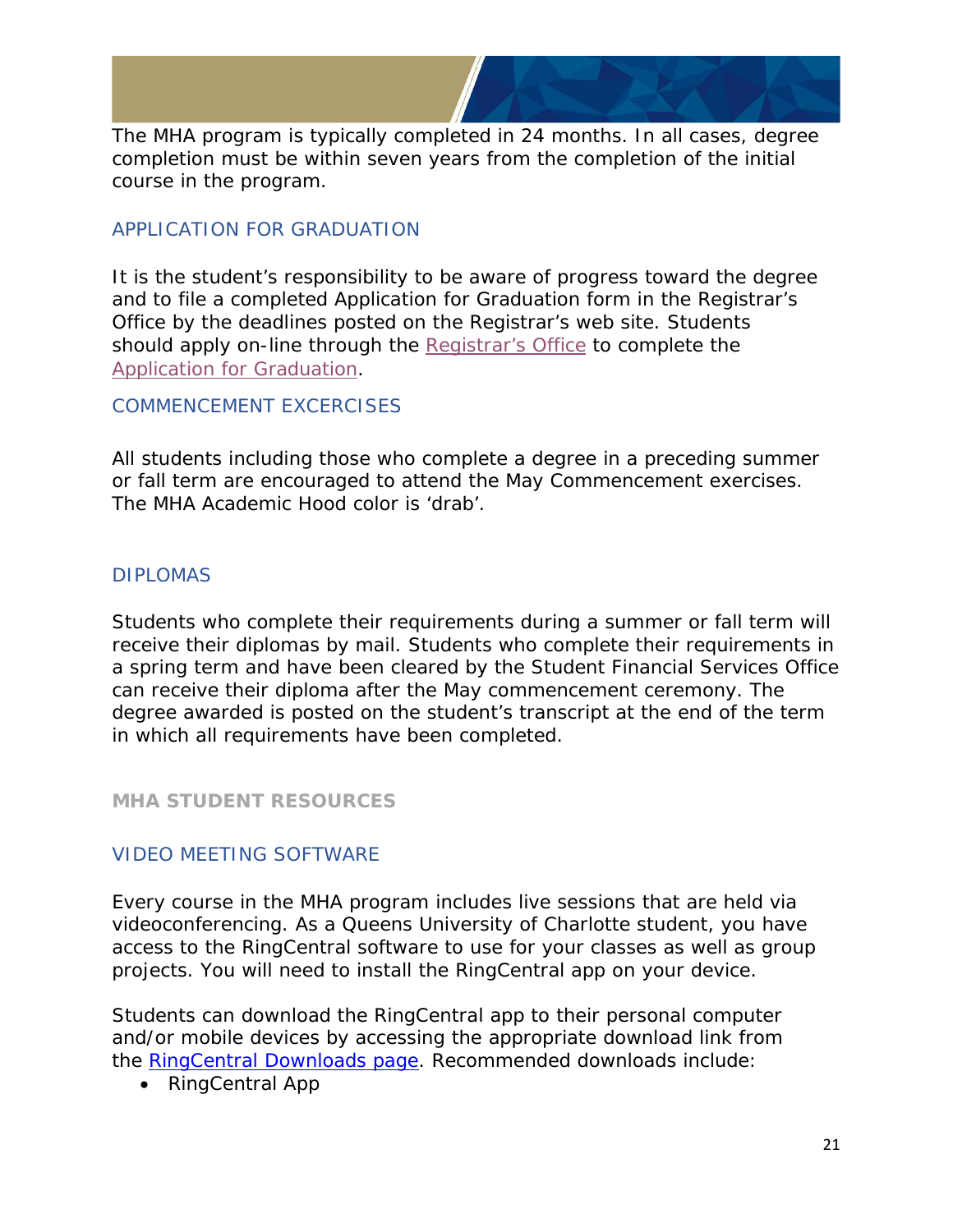Once the download is complete, **Run** the installation file. When the installation is done, you will see the RingCentral app's icon on your dock or system tray.

#### <span id="page-21-0"></span>**TEXTBOOKS**

You can find information for required and recommended textbooks for your classes at the [Queens University of Charlotte Bookstore.](https://www.bkstr.com/queensucharlottestore/shop/textbooks-and-course-materials) In addition, to textbooks, the bookstore sells academic supplies, accessories, and apparel as well as software and hardware for students. The Student Store is in the Levine Center.

#### <span id="page-21-1"></span>**EXCEL**

Excel sessions are offered for MHA students every session II semester. This is an opportunity to learn and practice excel skills. While this is open to all MHA students, the focus is to prepare students for MHA 600. All MHA students are invited to participate and will receive a RingCentral invite from the Program Director.

Sessions will be held:

- December 2, 2021: 7pm-8:30pm ET
- April 7, 2022: 7pm-8:30pm ET
- August 11, 2022: 7pm-8:30pm ET

Excel software is used extensively in the MHA program beginning in MHA 600, Financial Management I. Students are expected to be proficient in excel. [GCFLearnFree.org](https://edu.gcfglobal.org/en/excel2016/) is a great resource to assess and enhance your ability to use excel.

Every training section offers written instructions and video tutorials. Most of the sections provide practice workbooks. As you will be applying this excel knowledge in your MHA classes, you will need to assess or grow your skills using the practice workbooks.

Begin with a self-assessment of your excel skills by taking the [Excel 2016](https://gcflearnfree-assessments.azurewebsites.net/viewer/index.html#!/4fa5384f-07b0-4275-a546-6cdab6079d63?1464286194179)  [Quiz.](https://gcflearnfree-assessments.azurewebsites.net/viewer/index.html#!/4fa5384f-07b0-4275-a546-6cdab6079d63?1464286194179)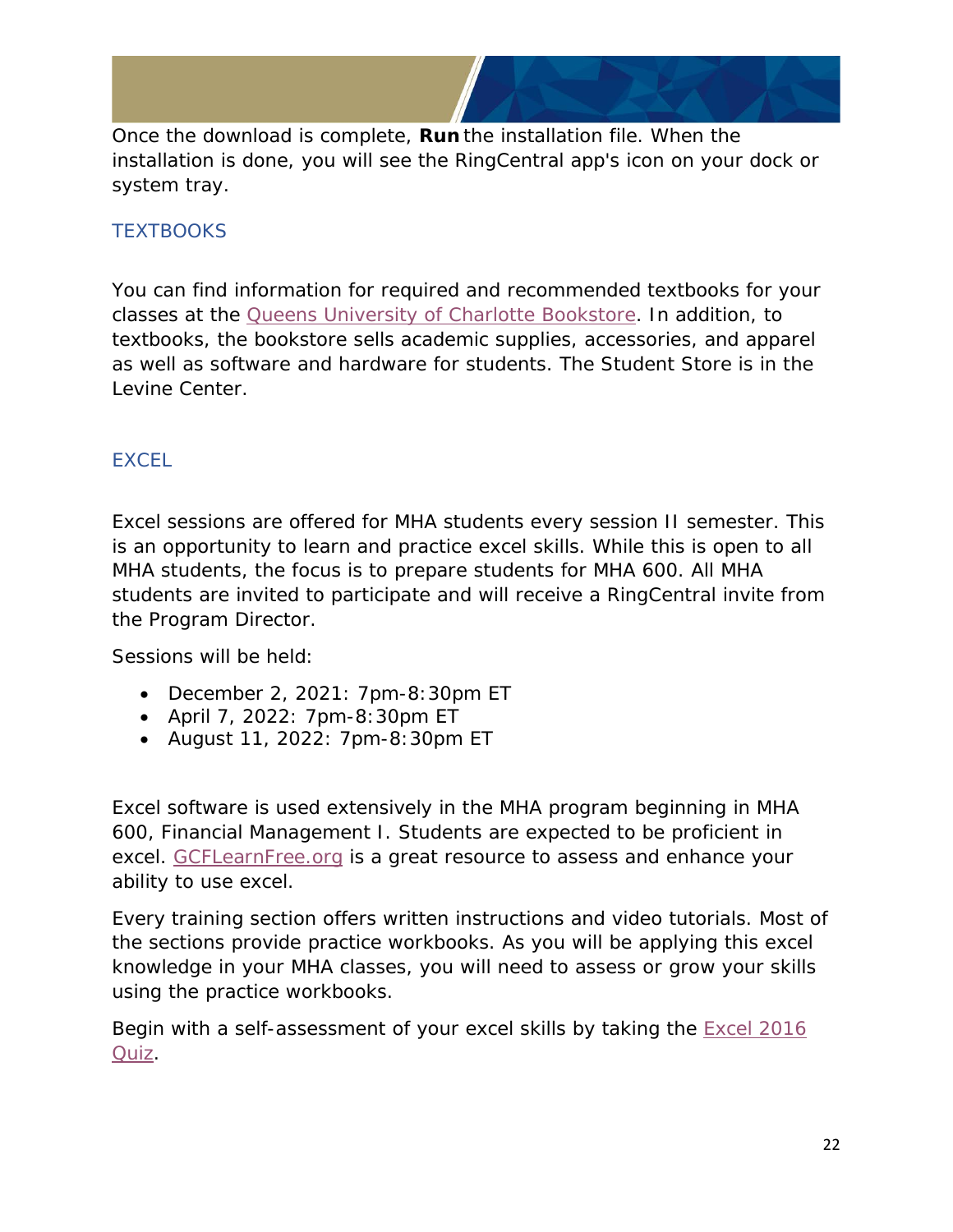

If you earned less than 100%, it is recommended you review and practice the following sections:

- Session 1: [Excel 2016 Basics](https://edu.gcfglobal.org/en/excel2016/getting-started-with-excel/1/)
- Session 3: [Creating & Opening Workbooks](https://edu.gcfglobal.org/en/excel2016/creating-and-opening-workbooks/1/)
- Session 5: [Cell Basics](https://edu.gcfglobal.org/en/excel2016/cell-basics/1/)
- Session 6: [Modifying Columns, Rows, & Cells](https://edu.gcfglobal.org/en/excel2016/modifying-columns-rows-and-cells/1/)
- Session 7: [Formatting Cells](https://edu.gcfglobal.org/en/excel2016/formatting-cells/1/)
- Session 13: [Intro to Formulas](https://edu.gcfglobal.org/en/excel2016/intro-to-formulas/1/)
- Session 14: [Basic Tips for Working with Data](https://edu.gcfglobal.org/en/excel2016/basic-tips-for-working-with-data/1/)
- [Retake Quiz](https://gcflearnfree-assessments.azurewebsites.net/viewer/index.html#!/4fa5384f-07b0-4275-a546-6cdab6079d63?1464286194179)

#### <span id="page-22-0"></span>WRITING

#### <span id="page-22-1"></span>APA PUBLICATION MANUAL

The APA Publication Manual is a required text for MHA 500, and you will use this for the remainder of the program. Throughout the MHA program references and citations are to be formatted using APA style. APA style also provides writing guidelines for clear scholarly writing. Writing recommendations can be found in Chapter 4: Writing Style and Grammar; Chapter 5: Bias-Free Language Guidelines; and Chapter 6: Mechanics of Style. Chapters 8, 9, and 10 provide citation and reference examples.

American Psychological Association. (2020). *Publication Manual of the American Psychological Association, 7th edition*. American Psychological Association.

#### <span id="page-22-2"></span>THE CENTER FOR STUDENT SUCCESS

[The Center for Student Success'](https://my.queens.edu/css/SitePages/Home.aspx) **Writing Center** focuses on facilitating student agility in all aspects of the writing process by encouraging the development of strong writing habits. To schedule a writing appointment, contact your academic advisor, Dr. Walsh Koricke.

#### <span id="page-22-3"></span>EVERETT LIBRARY

[Everett Library](https://library.queens.edu/lib/home) resources include 45,000 print books, access through subscription to over 240,000 e-books, 1,700 videos in house, and access to more than 26,000 streaming videos online. The library maintains course reserves which includes DVDs, audiobooks, and print books selected by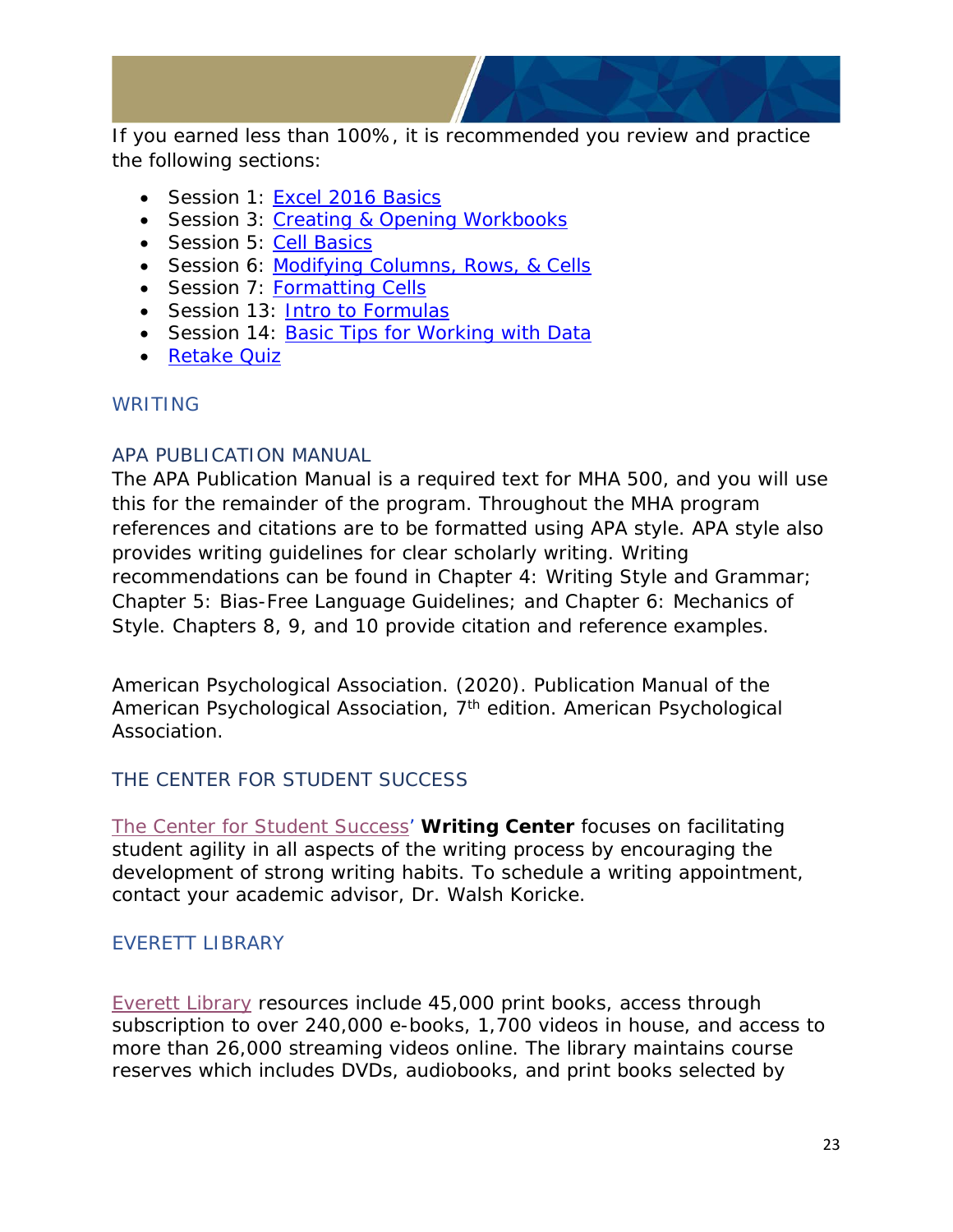faculty. Ongoing subscriptions to 133 databases for student and faculty research, and 101 print journals support research and discovery. The online catalog, electronic databases, and research guides are available 24/7. An interlibrary loan service provides additional resources to students and faculty.

To get acquainted with Everett Library, access the [student services page](https://library.queens.edu/students) and the Library 101 tutorial with information about getting started, then how to use library resources, how to evaluate information, and finally citations. The [Health Administration Research Guide](https://library.queens.edu/mha) provides information specific to the MHA program including information related to scholarly articles and how to access health administration articles. [Meet our librarian Amanda Sprott-](https://library.queens.edu/prf.php?account_id=224719)[Goldson.](https://library.queens.edu/prf.php?account_id=224719)

#### HEALTHCARE ADMINISTRATION FELLOWSHIP

Administrative fellowships are available to graduates of MHA programs and for most programs you are eligible up to one year after you graduate. An administrative fellowship is a formal period of training following graduate school. They are paid internships for 12 – 24 months. Fellowships are an opportunity to learn about the field through direct exposure and hands-on experiences in multiple health care divisions and departments, under the guidance of a preceptor or mentor. An Administrative Fellowship Information Session will be held Monday, April 18, 2022, 6:30-7:30pmET, at

#### <span id="page-23-0"></span>INFORMATION TECHNOLOGY SERVICES

IT Services manages hardware, software and network services to support the academic and administrative mission of the University. Among services provided are:

#### Online Services

All enrolled students receive a Queens account used to log in to MyQueens (my.queens.edu), email & calendar (mail.queens.edu), OneDrive document storage & collaboration (onedrive.queens.edu), MyCourses for access to course information, assignments, and discussions (mycourses.queens.edu), MyAccount for class schedules, billing, and grades (myaccount.queens.edu), and more.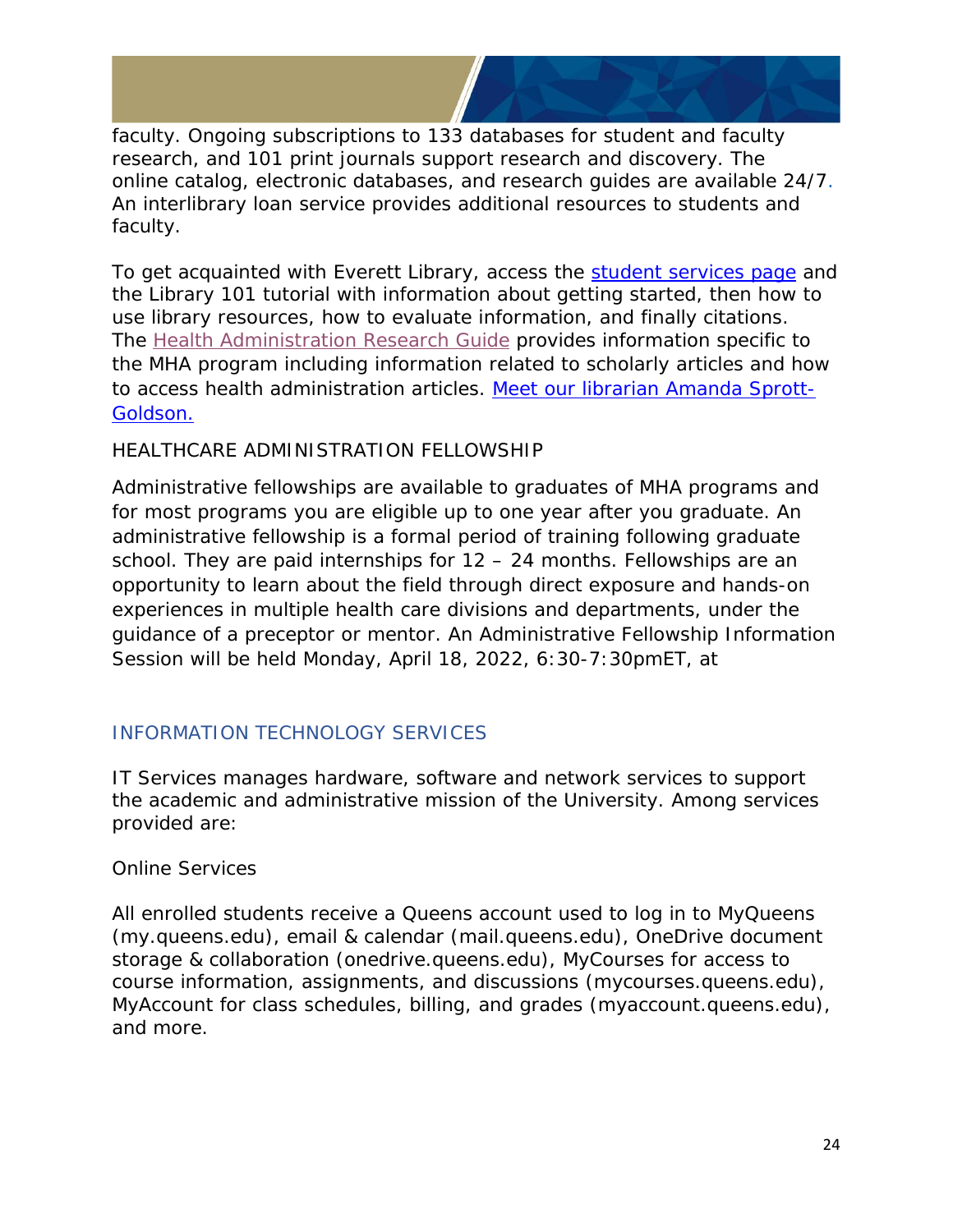

#### INFORMATION TECHNOLOGY SERVICES

HELP DESK: For issues related to your queens.edu email, calendar, OneDrive document storage, etc. [helpdesk@queens.edu](mailto:helpdesk@queens.edu) 704-337-2323

TECHNICAL SUPPORT: For issues related to anything within your course or Canvas (available 24/7) 855-286-2066 [Live Chat with Canvas Support](https://cases.canvaslms.com/liveagentchat?chattype=student&sfid=001A000000Rbjl7IAB)

#### <span id="page-24-0"></span>MICROSOFT OFFICE PRODUCTS

As Queens students you have free access to [Microsoft Office Pro Plus](https://help.queens.edu/hc/en-us/articles/202933574-Microsoft-Office-Pro-Plus-Free-For-Queens-Faculty-Staff-Students) which includes Word, PowerPoint, Excel, OneNote, Outlook, and more.

#### <span id="page-24-1"></span>VANDIVER CENTER FOR CAREER DEVELOPMENT

The Vandiver Center for Career Development provides comprehensive resources and support that help students and alumni attain professional goals. The office provides one-on-one career advising, access to an extensive online job board, resume and cover letter writing assistance, networking opportunities, career events and much more.

#### <span id="page-24-2"></span>The Office of Student Accessibility Services (SAS)

The SAS at Queens University of Charlotte provides reasonable accommodations and auxiliary aids/assistive technology to students with a documented disability under the American with Disabilities Act (ADA) amended in 2008 and Section 504 of the Rehabilitation Act of 1973.

#### <span id="page-24-3"></span>**HOW TO GET INVOLVED**

#### <span id="page-24-4"></span>LinkedIn

Set up a professional profile on LinkedIn including a professional looking photo and background photo. Connect with your faculty, classmates, and guest speakers.